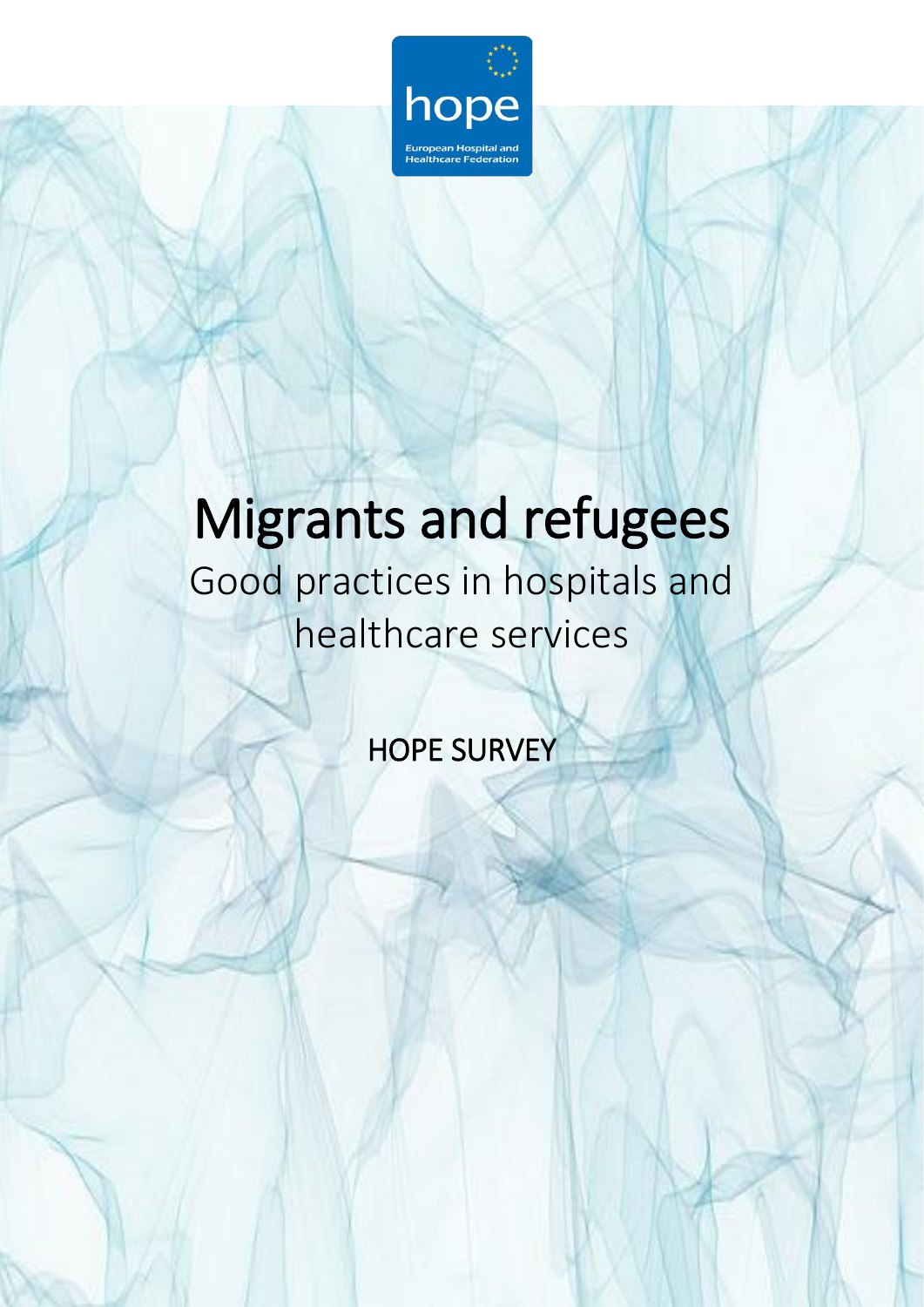# **CONTENTS**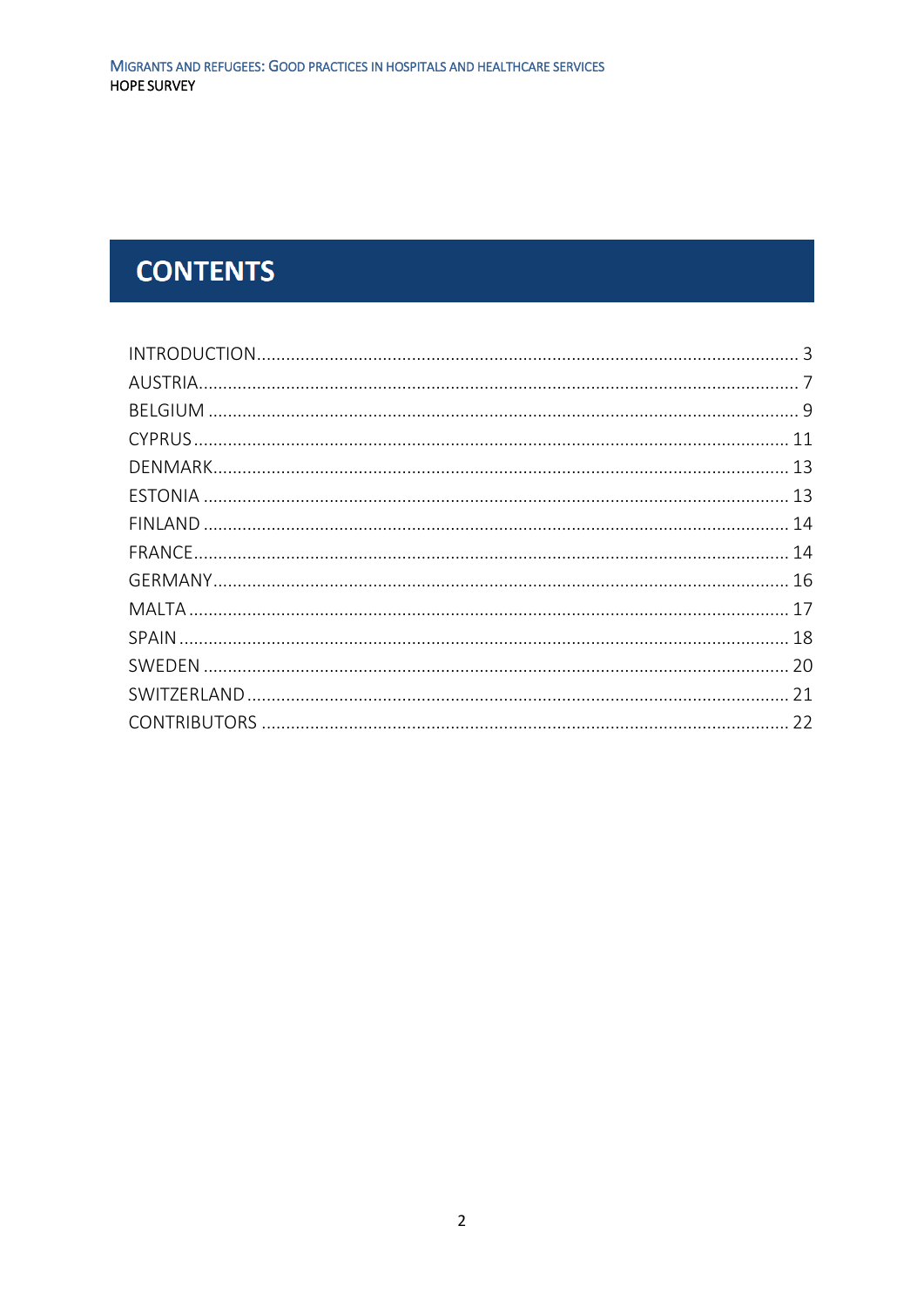### <span id="page-2-0"></span>**INTRODUCTION**

The increasing mobility and diversity of the population strongly affect healthcare services and hospitals: people on the move face greater health risks, suffer from conditions not commonly found in Europe and have different expectations about health services.

Access to adequate health care is further complicated by language barriers and migrants often being socially disadvantaged. Although health services are used to accommodating cultural diversity, European hospitals are facing new challenges.

HOPE and its members have been discussing this topic for many years. In the recent context of intensified migratory pressure on some EU countries, it seemed essential to collaborate and share good practices as well as knowledge on the specific health needs of migrants. The HOPE Board of Governors has recently urged members to review and list good practices. The present document is the result of this work.

#### HOPE involvement in European projects

The first European project that HOPE joined was called Migrant-Friendly Hospitals (MFH), co-financed by the EU. It started in 2002 and brought together hospitals from 12 EU-Member States, a scientific institution as co-ordinator, various experts, international organisations and networks.

These partners agreed to put migrant-friendly, culturally competent health care and health promotion higher on the European health policy agenda and to support other hospitals by compiling practical knowledge and instruments. One major strategy for determining if an organisation could become migrant-friendly and culturally competent was to implement and assess three selected sub-projects from diverse hospital settings in Europe. For this, local implementation was financed by hospital funds and backed by a European benchmarking process. The two and a half-year project concluded with a conference entitled "Hospitals in a Culturally Diverse Europe" in Amsterdam from 9 to 11 December 2004, where the experiences and outcomes were presented. These feature in a document known as the "Amsterdam Declaration"<sup>1</sup>.

With a similar rationale, the Nowhereland project ran for three years (from 2008 to 2010) and its main goal was to improve the level of health protection for people across Europe, mainly by collecting, evaluating and sharing models of good practice. This was achieved by: mapping the legal and financial frameworks on national level in the European Union under which health care services/providers act, gaining an overview about needs and strategies of undocumented migrants in getting access to healthcare services, compiling experiences from NGOs and other advocacy groups; entering existing practices of health services in the EU on regional and local level into a database and identifying transferable models of good practice.

1

<sup>&</sup>lt;sup>1</sup> [www.mfh-eu.net/public/european\\_recommendations.htm](http://www.mfh-eu.net/public/european_recommendations.htm)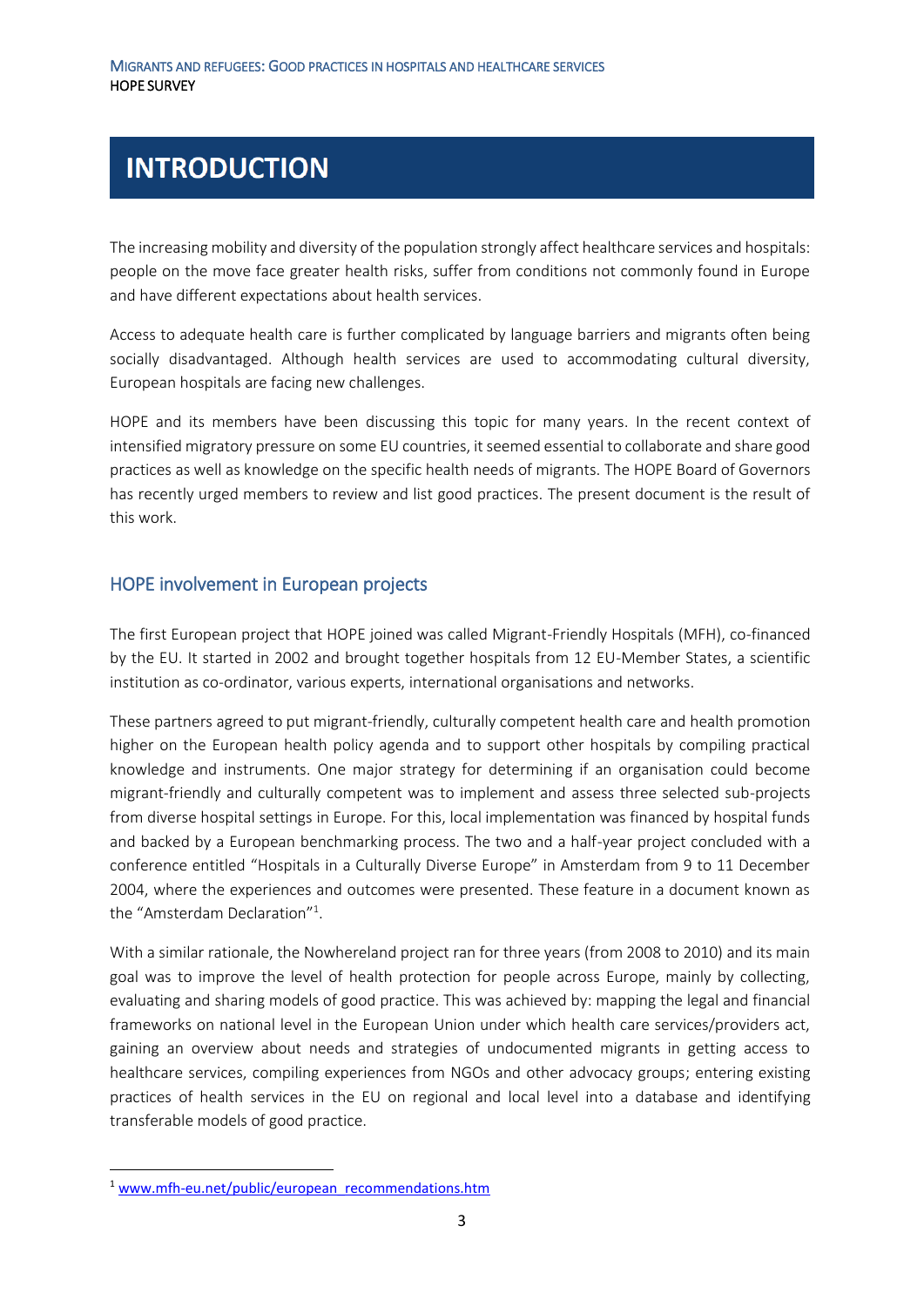HOPE still follows the Task Force "Migrant Friendly and Culturally Competent Health Care" within the WHO network on Health Promoting Hospitals. It deals with promoting health and health literacy of migrants and improving hospital services for these patient groups, supporting organisations in becoming migrant-friendly and culturally competent health care organisations, as recommended in the 2004 Amsterdam Declaration.

#### Recent projects: the European Union and the WHO

Through the 3<sup>rd</sup> Health Programme (2014-2020), the European Union has made available funds to finance activities in the field in the Member States most impacted by arrivals. Some examples of healthcare services delivery to migrants as part of a European project can be presented.

The CARE (Common Approach for REfugees and other migrants' health) project<sup>2</sup> lasted for one year from 1<sup>st</sup> April 2016.

It addressed hotspots for migrants' health and other migrant facilities, encouraging countries to invest in preparing their own communities and healthcare systems<sup>3</sup>. In these two areas, the CARE project has achieved significant results, essentially based on the production and adoption of common tools for migrants' health assistance, monitoring of communicable diseases, training of health and non-health operators and, finally, awareness raising for migrants and the general public. In the participating countries (Italy, Greece, Malta, Croatia, Slovenia), these tools have been used by the CARE partners to implement action based on a common strategy, but clearly adjusted to different local contexts. Many of these tools may be adapted to other contexts across Europe.

 $SH-CAPAC<sup>4</sup>$  – Supporting Health Coordination, Assessments, Planning, Access to health care and Capacity building – supports European countries under particular migratory pressure in ensuring effective healthcare for refugees, asylum seekers and other migrants. This one-year project launched on 1<sup>st</sup> January 2016 was aimed at strengthening the public health response of local health systems, improving access to health care, and developing health workers' competencies for the delivery of migrant/refugee sensitive health services. The project contributed to meeting the objectives and priorities of the Annual Work Programme 2015 and developed coordination activities with national health authorities as well as with national and international stakeholders including the EU<sup>5</sup>.

The European network to reduce vulnerabilities in health was created by *Médecins du Monde*<sup>6</sup> in January 2015 and brings together NGOs and academic partners from 17 EU Member States and 2 EFTA/EEA countries. Its main goal is to contribute to decreased EU-wide health inequalities and to more responsive health systems that are better equipped to deal with vulnerability factors. The network's founding members seek to gain greater capacity and skills through mutual learning about how to improve health service delivery, patient empowerment, common data collection and advocacy. As a

<sup>&</sup>lt;sup>2</sup> Project website: <http://careformigrants.eu/>

<sup>3</sup> Read more at [https://webgate.ec.europa.eu/chafea\\_pdb/health/projects/717317/summary](https://webgate.ec.europa.eu/chafea_pdb/health/projects/717317/summary)

<sup>4</sup> Project website:<http://www.sh-capac.org/>

<sup>&</sup>lt;sup>5</sup> See [https://webgate.ec.europa.eu/chafea\\_pdb/health/projects/717275](https://webgate.ec.europa.eu/chafea_pdb/health/projects/717275)

<sup>&</sup>lt;sup>6</sup> See<https://mdmeuroblog.wordpress.com/>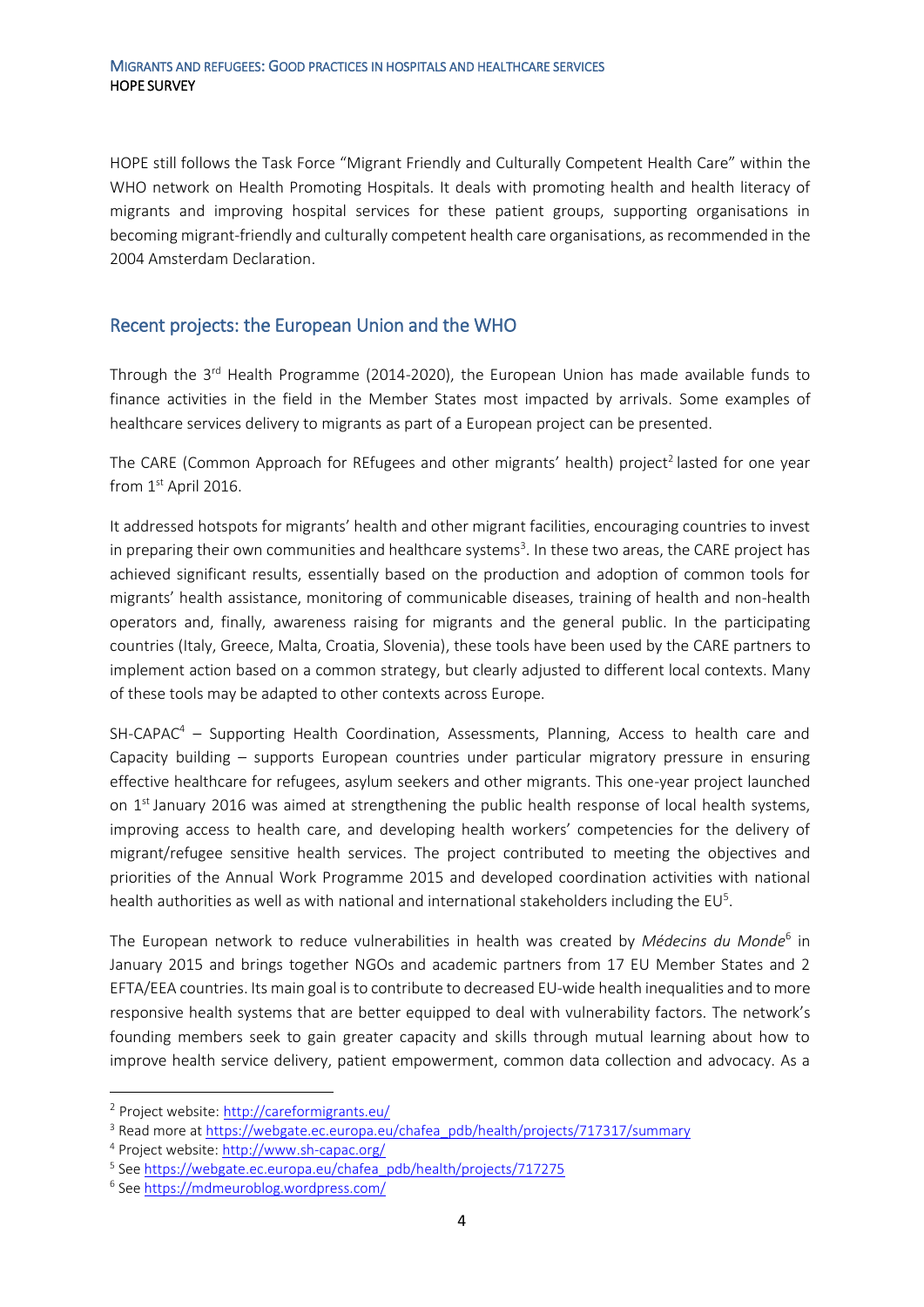result, people facing multiple vulnerabilities will get access to higher quality care in the health programmes run by network members as well as a better understanding of mainstream healthcare systems. The network will set out a joint data collection process to serve as a new resource for health authorities at all levels. The process will be analysed and validated by a leading epidemiologist.

The project 8 NGOs for migrants'/refugees' health needs in 11 countries (BE, BG, DE, EL, ES, FR, HR, IT, NO, SE, SI) is a collaboration<sup>7</sup> supporting the health authorities of 11 EU countries in providing adequate and accessible health services to newly arrived migrants with a specific focus on children, unaccompanied minors and pregnant women. As part of the project, general health assessments were conducted in arrival and transit locations using the standardized personal health record developed by IOM and DG SANTE. Wherever possible, access to national health systems was supported through social and health mediation activities and information on migrants' rights to access care. Core indicators on migrants' health and main vulnerability factors were routinely collected and used both to improve field teams' responses and to inform health authorities. As a result, geographically changing needs were continuously assessed with a view to reducing cross-border health threats, improving local coordination between all operators and strengthening the capabilities of applicants and their teams to respond to urgent migrants' health needs.

The EUR-HUMAN project<sup>8</sup> - EUropean Refugees-HUman Movement and Advisory Network - aims to enhance the capacity of European Member States which accept migrants and refugees, to address their health needs, safeguard these populations from risks, and minimize cross-border health risks. The initiative focuses on addressing both the early arrival period and longer-term settlement of refugees. Past and current experience in Europe and elsewhere has been systematically reviewed to identify effective interventions for vulnerable groups and tools for assessing the initial healthcare needs of the arriving refugees including mental, psychosocial and physical health. Clinical protocols, guidelines, health education, health promotion materials and a training programme were developed for staff working at healthcare centres dealing with refugees and migrants. All these measures had to be evaluated and a final report for implementation in European settings produced to guide best practice in this important humanitarian effort.

The International Organization for Migration developed the EQUI HEALTH project aimed at improving the access and quality of health services, health promotion and prevention for migrants, Roma and other vulnerable minority groups, including irregular migrants. The 3-year action is prioritized by the European Union within the second EC Public Health Programme. The project is divided into three distinct but interrelated sub-actions: Southern EU Borders, Roma Health, and Migrant Health (which includes the EU and the EEA). In line with the aims of the Europe 2020 Strategy for fighting exclusion, this sub-action aims to foster a harmonized EU approach to access to and provision of healthcare for such populations, and to establish a mechanism for collaboration at regional and national level<sup>9</sup>.

In line with Decision N° 1082/2013/EU of the European Parliament and of the Council on serious crossborder threats to health, and repealing Decision No 2119/98/EC, the RE-HEALTH project will contribute

<sup>&</sup>lt;sup>7</sup> See[: https://webgate.ec.europa.eu/chafea\\_pdb/health/projects/717307](https://webgate.ec.europa.eu/chafea_pdb/health/projects/717307)

<sup>&</sup>lt;sup>8</sup> Know more at: [https://webgate.ec.europa.eu/chafea\\_pdb/health/projects/717319](https://webgate.ec.europa.eu/chafea_pdb/health/projects/717319)

<sup>9</sup> IOM – Equi Health http://equi-health.eea.iom.int/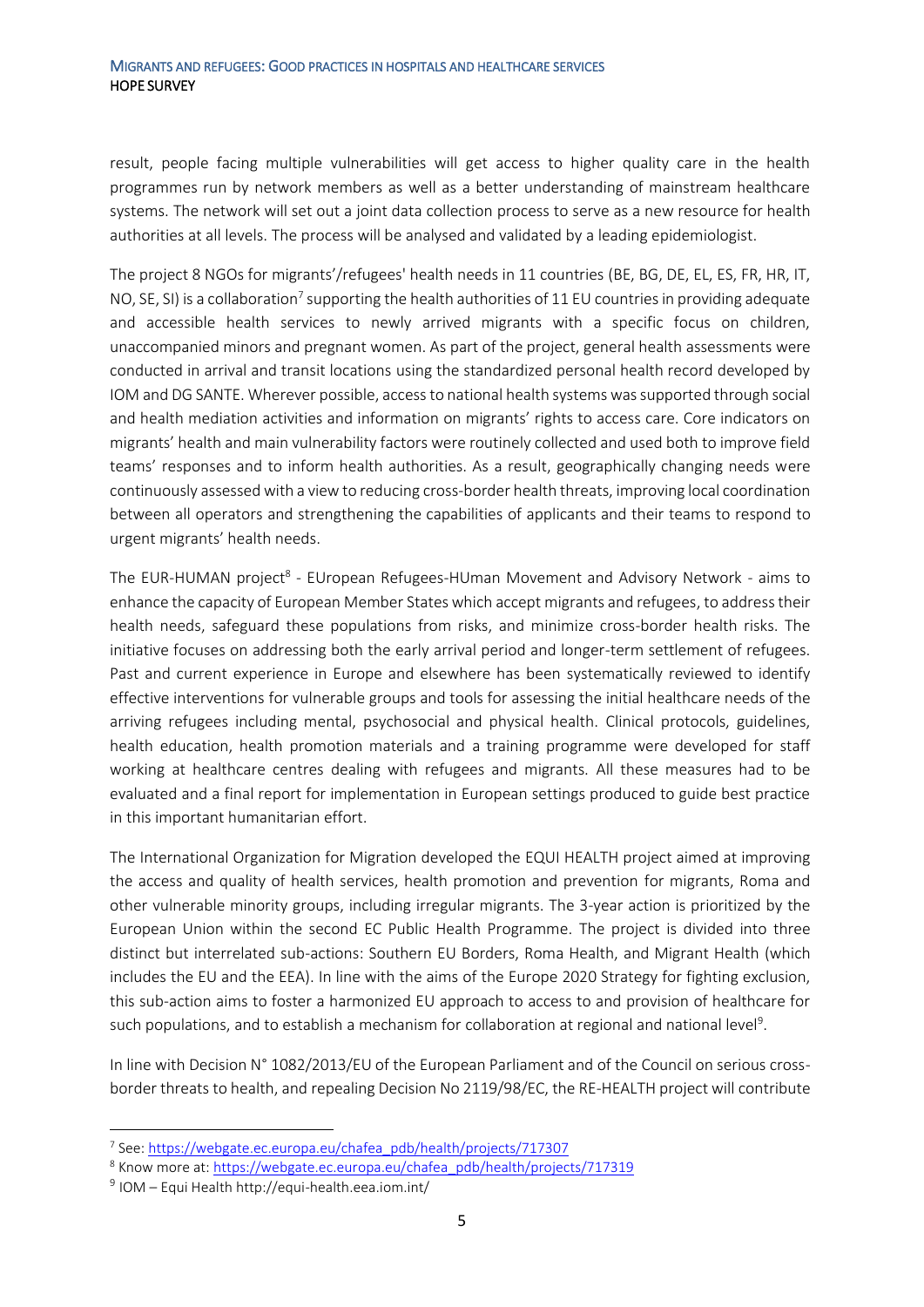to improved capacity of EU Member States under particular migratory pressure to address the healthrelated issues of arriving migrants, while responding to cross-border health events and strengthening epidemiological surveillance, monitoring, and early warning, including preparedness, response planning, and coordination of national policies.<sup>10</sup>

The World Health Organisation (WHO)/Europe is working to strengthen the capacity of countries' public health services to deal with large influxes of migrants. The Public Health Aspects of Migration in Europe (PHAME) project conducts assessment missions in the Member States that are receiving or may receive large undocumented populations, to coordinate the health response to migration by identifying best practices and potential gaps in the public health sector before establishing contingency plans. The PHAME project aims to support the work of policy-makers, health planners, local health professionals and others who are responsible for providing quality health care to migrants. Its final objective is to develop expertise and capacity, as well as to identify and fill potential gaps in health-service delivery, including those for the prevention, diagnosis, monitoring and management of disease. $^{11}$ 

<sup>10</sup> RE-HEALTH – International Organization for Migrants http://re-health.eea.iom.int/  $11$  WHO Europe - The Public Health Aspects of Migration in Europe (PHAME) <http://www.euro.who.int/en/health-topics/health-determinants/migration-and-health/policy>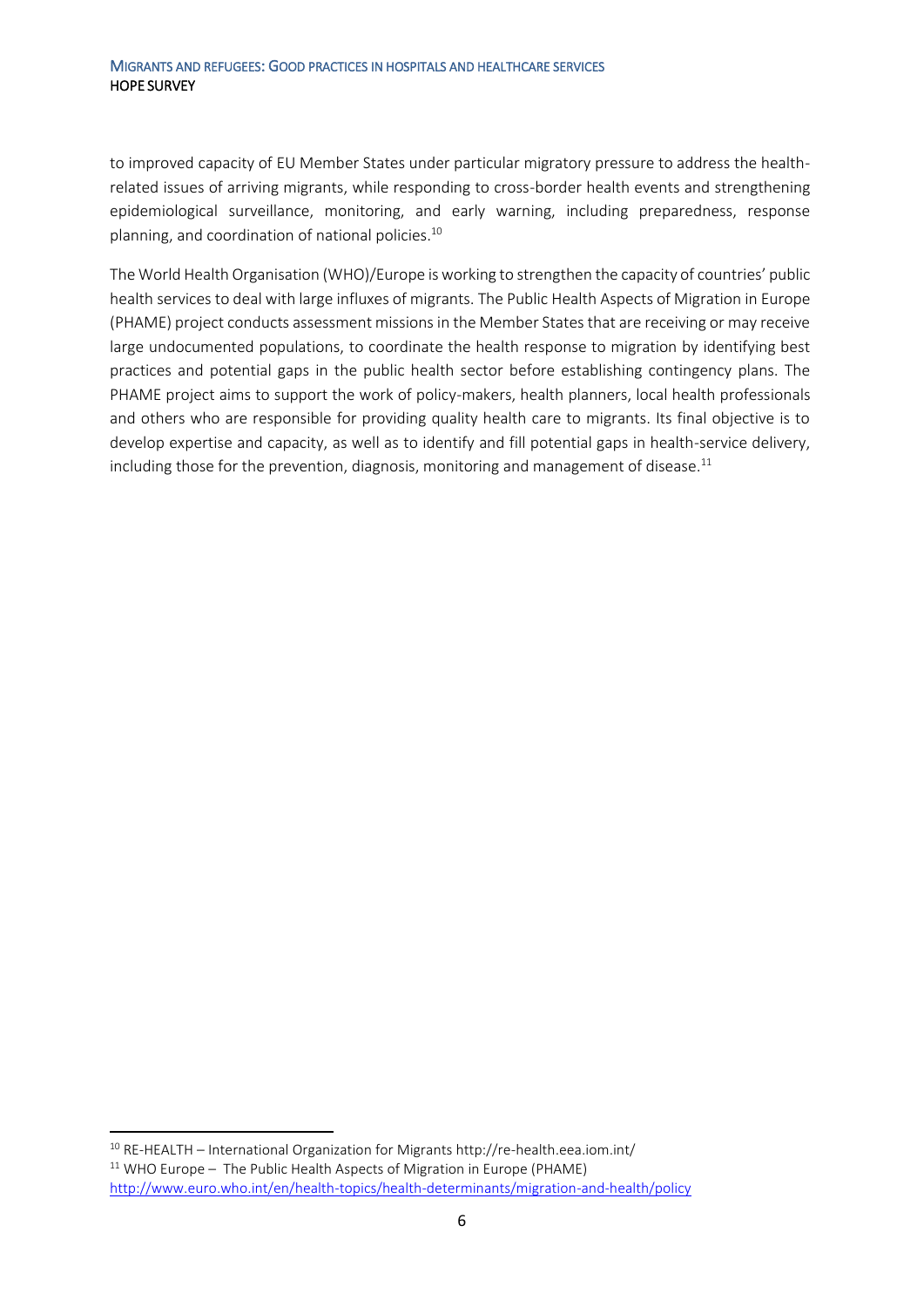### <span id="page-6-0"></span>**Austria**

Projects addressing migrants' health needs in Austria mainly focus on the importance of easing access to healthcare services by reducing communication barriers for non-German-speakers. Migrants who do not understand the local language well enough are faced with higher barriers in accessing healthcare and social services than Austrians. For instance, there is evidence that migrants do not make sufficient use of preventive services. This increases the need for meeting migrants where they are staying and for projects that are adapted to these settings. These measures shall also be supported by migrants' communities in order to achieve an optimum level of acceptance.

The project "MiMi – Mit MigrantInnen für MigrantInnen" has three aims: facilitate access to healthcare, promote health and support health literacy for migrants in their respective native languages. Furthermore, it addresses the even more vulnerable group of migrant children and the sensitive issue of mental health, which adds value to the initiative.

The project is part of an international health programme, which is also implemented in two Austrian states (Vienna and Upper Austria). It has been developed by the Ethno-Medizinisches Zentrum e.V. (EMZ) in Germany and started as a pilot project in 2003. In Germany, the programme has been successfully implemented in about 60 municipalities.

In 2012, the MiMi project was launched in Vienna and later in 2014 it was also implemented in Upper Austria by Volkshilfe<sup>12</sup>, a non-profit, non-party and trans-confessional organisation providing social services. EMZ provides expertise for the implementation in Austria.

In Austria, MiMi receives financial support by the Federal Ministry of Europe, Integration and Foreign Affairs (BMEIA) - also in charge of the evaluation of the project - and by the social health insurance agencies of Vienna and Upper Austria.

The programme provides language and culture sensitive health promotion services for migrants. These include special free education for socially engaged bilingual migrants to become "health guides" in the migrants' community.

The volunteer "health guides" disseminate information in their native languages at workshops organised for adults, children and young people. The themes include the Austrian healthcare system, nutrition and physical exercise, healthy ageing and nursing of the elderly, children's health, mental health, migration and health. The "health guides" have at their disposal quality-assured written information in various languages, including comprehensive contact details and addresses.

Two additional initiatives address communication issues for non-German-speaking patients in Austria, and provide interpreting and transcultural services.

1

<sup>12</sup> [http://www.volkshilfe-wien.at/mimi\\_gesundheitslotsInnen](http://www.volkshilfe-wien.at/mimi_gesundheitslotsInnen)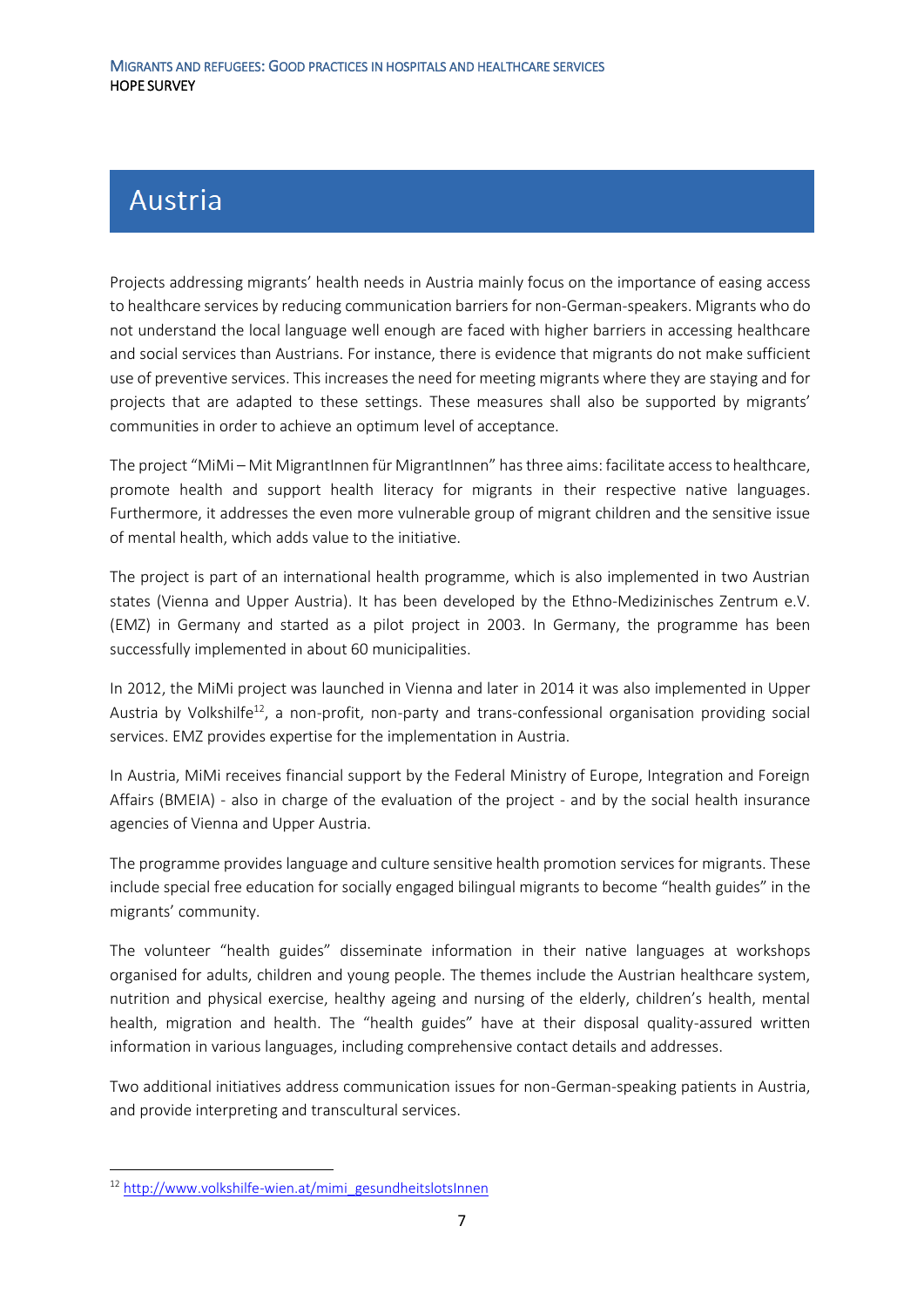The first was originally implemented in 2011 by the Federal Ministry of Health and the Austrian Platform on Patient Safety. Non-German-speaking patients joined a working group, which was followed by the development of a concept on video interpreting services by the University of Vienna, the Ministry of Health and the Centre of translation sciences.

In 2013, a pilot project started that was organised by the Federal Ministry of Health and Platform on Patient Safety (Plattform Patientensicherheit)<sup>13</sup>, involving 12 hospitals and 10 medical centres. Interpreting services were provided in Turkish, Bosnian, Serbian, Croatian and sign language. The project aimed at facilitating communication between foreign language speakers, as well as deaf patients and health professionals. The accompanying assessment activitiesfocussed on the added value of video interpreting services for the health professionals involved, for patient safety, for liability issues and, in the long run, for cost containment in healthcare.

In 2014, after the test phase and evaluation, the SAVD Videodolmetschen GmbH<sup>14</sup> was established to continue the project and extend it to other public facilities, to the social sector and to private enterprises, with a view to optimizing the cost and benefit ratio. In 2015, SAVD won the public tender on video interpreting services for all public enterprises in Austria. In 2016, activities were extended to interpreting services during nights, weekends and holidays, with 7/24 coverage today.

Currently, SAVD is also operating in Germany and is making efforts to extend its activities to other European countries. Additionally, activities have been extended widely, but still include highly specialised services for the healthcare sector.

The second initiative aims to facilitate communication between migrants and health professionals. It is a postgraduate course on "Transcultural Medicine and Diversity Care", organised by the Medical University of Vienna.

In order to support health literacy and self-responsibility of vulnerable groups, especially migrants, it is important to support the transcultural competences of health professionals. This includes understanding the diverse living environments and contexts of patients and adapting professional approaches accordingly.

This interdisciplinary course provides practical background information on how the socio-cultural environment may influence behaviour regarding health, illness and the body. It also looks at the psychosocial problems caused by migration, specific health issues and expectations of migrants regarding treatments.

The postgraduate course takes 5 semesters and is open to active working health professionals with practical experience.

<sup>&</sup>lt;sup>13</sup> More information available a[t https://www.plattformpatientensicherheit.at/de/themen\\_004.htm](https://www.plattformpatientensicherheit.at/de/themen_004.htm)

<sup>&</sup>lt;sup>14</sup> More information available a[t http://www.videodolmetschen.com/ueber-uns/](http://www.videodolmetschen.com/ueber-uns/)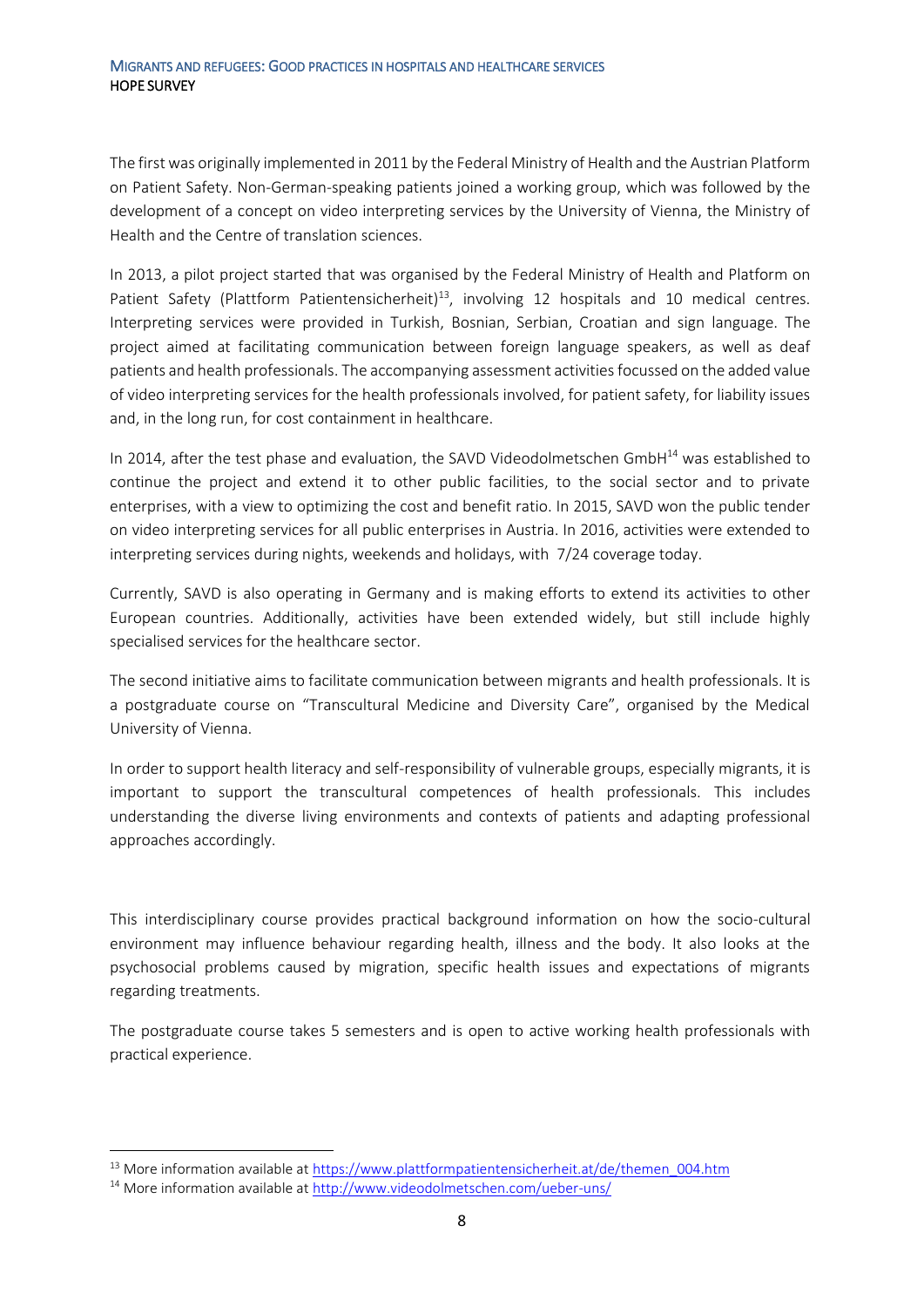## <span id="page-8-0"></span>**BELGIUM**

**.** 

The big surge of refugee arrivals in Belgium, and the large number of minors (children and youngsters) among them, has pushed the Flemish Government to take action.

Most of the children arriving have experienced various traumatic incidents and need psychological and/or psychiatric treatment although this care is often inaccessible to refugee children and their families.

A recent UNICEF report<sup>15</sup> emphasizes the traumatic facet of the journey faced by migrants: "Often traumatized by the conflicts and violence they are fleeing, they face further dangers along the way, including the risk of drowning on sea crossings, malnourishment and dehydration, trafficking, kidnapping, rape and even murder…".

In spring 2016, the Flemish Government decided to provide for that year a temporary modest budget for some of the Community Mental Health Centres (CMHC) in Flanders: 1 Full-Time Equivalent (FTE)/province, 6 in total for Flanders and Brussels, to deliver ambulatory mental health care (for instance trauma treatment) to refugee children (and their families). Priority was to be given to unaccompanied minors that had been granted asylum and transferred to educational youth homes. Some youth institutions received supplementary capacity to create a home for this target group. The CAHMS -Children and Adolescent Mental Health Services- teams in the CMHCs deliver mental health treatment and care, both by individual consultations and by outreach measures and supervision for the youth professionals in homes, schools, educational consultancy centres, etc.

Zorgnet-Icuro is an umbrella organisation covering hospital care, care for the elderly and mental health. It works with the Flemish government in its efforts for improve mental health care. Zorgnet-Icuro supports the CMCHs that are involved in getting started with the initiative, and supervises activities. It also acts as a connector/mediator with the Flemish Government and data collector.

Currently, in addition to the Flemish Government and Zorgnet-Icuro, there are nine CMHCs in five provinces/counties and Brussels, an expertise centre specialized in refugee and migrant target group (Solentra) and several youth homes involved.

The implementation of the project was praised by the community and authorities, which may mean additional funding in the years to come.

The first feedback data collected shows that the initiative has been very effective in promoting this target group in mental health professionals' work. Given the project limited capacity, most CMHCs decided to involve several team members for a fraction of their working time rather than bringing in a professional to implement the project. This resulted in knowledge being spread more widely and

 $15$  UNICEF, 2016, Uprooted: the growing crisis for refugee and migrant children, available at: <https://www.unicef.bg/assets/PDFs/2016/Uprooted.pdf>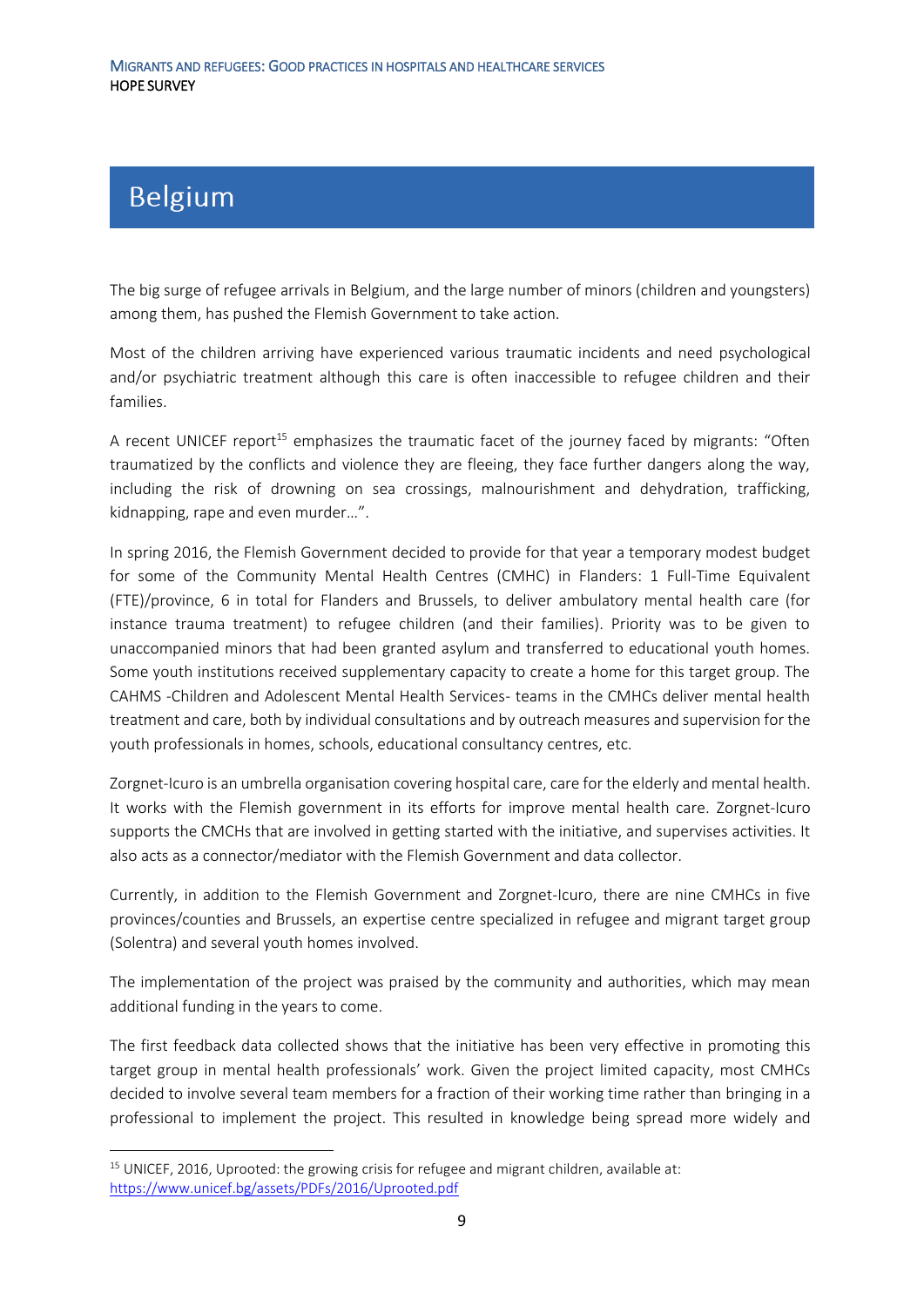increased opportunities of mutual support. Some CMHCs even involved colleagues from other CMHCs in the province in order to reach a broader area.

Similarly, the project also reached beyond the narrow target group. Family members of the original target group as well as other children (and adults) on the run suffering from trauma or other mental health disorders were treated and listened to as part of the initiative.

Nonetheless, the first year of project implementation also provided possibility to draw conclusions on the constraints, namely the small budget allocated, the availability of resources to pay for interpreters, the restriction of only working with recognized refugees. The latter restriction does not apply when CMHCs operate in federal reception centres for asylum seekers.

The costs of the initiative can be estimated, with a different amount at each different stage reached:

- 1. Continuation of the project as first implemented in 2016;
- 2. Extension of the scope and inclusion of all CGGs;
- 3. Extension of the scope in each CGG to include services to adults, interpreters and additional operating cash.

The statistics of the Commissioner for Refugees show that in 2015 strikingly more unaccompanied minors applied for asylum. About 3,919 individual asylum applications were submitted. An age investigation by the Guardianship Service revealed that almost a quarter of the applications was submitted by adults at the time of the application for asylum. The exact number of underage applicants in 2015 is not known, because not all age investigations had been completed.

- Specific counselling or therapy: 3000 of the 4000 asylum applications were from unaccompanied minors. Half of these, that is 1,500, concerned the Flanders region. Overall, 60% of the asylum applications were successful, that is 900 approvals. Moreover about 40 to 50% of the minors whose application was successful might need trauma counselling. Indeed, if we assume that the prevalence is much higher in these children than in the general population, it seems realistic to estimate that 40 to 50% of the children require specific counselling or therapy. This would concern about 450 unaccompanied minor migrants in Flanders.
- Interpreters: currently the service is usually offered by the care centre, but there is a need to tackle the lack of interpreting services for specific languages.

As part of the project, every Full-Time Equivalent (FTE) performs 40 to 50 treatments a year. At least 10 FTEs were necessary for treating the unaccompanied children who arrived in 2015 only. Each project has also a remit to liaise, consult, support and train educational (non-psychiatric) professionals who are working with the children daily. As part of the project, these contracts count for half of a treatment performance period. This means at least 5 additional FTE are necessary for the entire team (+ 1 for Brussels). Therefore, in total, 15 FTE for the unaccompanied minors are required for Flanders and Brussels.

Extension to minors with trauma who are here with their parents, and for adults, provides a further argument based on the first hypotheses. Extension to adults, who most likely undergo similar trauma: + 15 FTE. "Unaccompanied" minors may need slightly less extra capacity (hypothesis): + 10 FTE.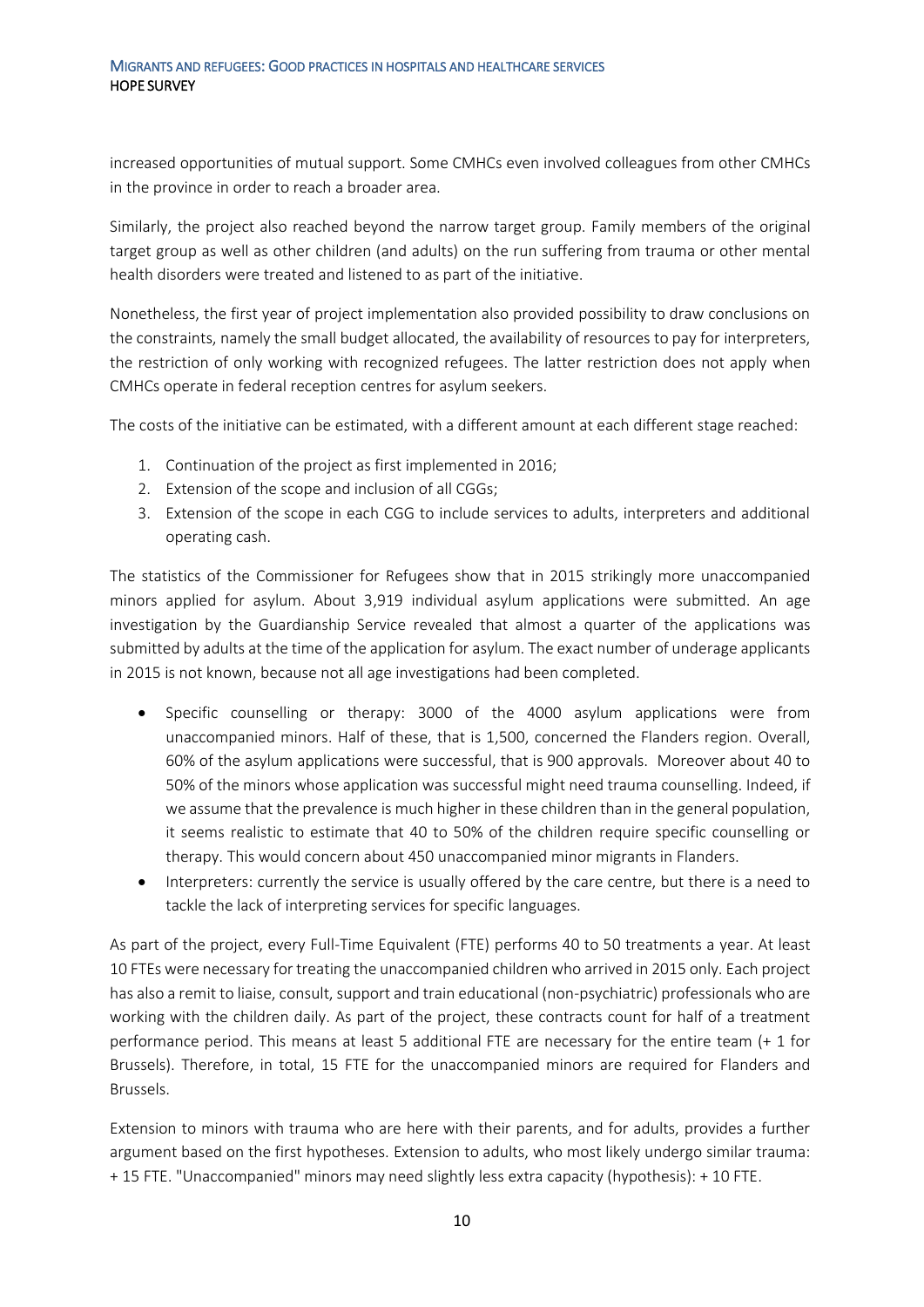Therefore, the estimated costs are:

- 1. For the continuation of the project as first implemented in 2016, about 450.000 EUR/year (personnel only in average 75.000 EUR/year);
- 2. For the extension of the scope and inclusion of all CGG, about 20\*75000 = 1.5m EUR/year;
- 3. For the extension of the scope in each CGG to include services to adults, interpreters and additional operating cash, about 1.5m EUR/year\*2= 3m EUR/year.

### <span id="page-10-0"></span>**CYPRUS**

Cyprus is committed to protecting the right of refugees to receive the same level and quality of health care, with likewise respect and dignity, without any discrimination, regardless of citizenship, visa status or ability to pay. In addition, it has to be ensured that their individual needs, including cultural, linguistic, and health-related, are addressed. It is emphasized that the rights of patients must be respected and lower standards of care are unacceptable. In particular, the right to privacy and confidentiality must be protected.

Refugees need to receive health care as they often experience trauma in their country of origin and are susceptible to a range of diseases and conditions, including psychological disorders such as posttraumatic stress disorder, anxiety, depression, and the physical effects of persecution and torture. They may also suffer the effects of poor dental hygiene, poor nutrition and diet, and infectious diseases such as tuberculosis, which may be more common in their countries of origin.

The involvement of the Cyprus Ministry of Health, Medical and Public Health Services<sup>16</sup>, starts with the Search and Rescue Team members, who are part of the compulsory crew of all search and rescue vessels, by air and sea. Given the geographical location of the island, refugees are coming to Cyprus's Exclusive Economic Zone (EEZ) on small fishing boats broadcasting an SOS signal for help.

The Search and Rescue Team members are continuously trained in order to maintain their efficiency of performance on board in providing the first health care assessment of refugees and the necessary treatment, in a culturally appropriate manner, with respect and dignity.

All refugees are gathered at an entrance point, at which all involved governmental services and humanitarian organisations will implement the action plan for the welfare of refugees.

The initial health screening for any obvious health problems is undertaken by a doctor or a nurse at the entrance point. After that a more thorough examination and assessment is carried out in the dispensary room which is set up for that purpose. All refugees with health problems undergo a comprehensive and timely health assessment in a culturally appropriate manner by suitably trained healthcare

1

<sup>16</sup> [www.moh.gov.cy](http://www.moh.gov.cy/)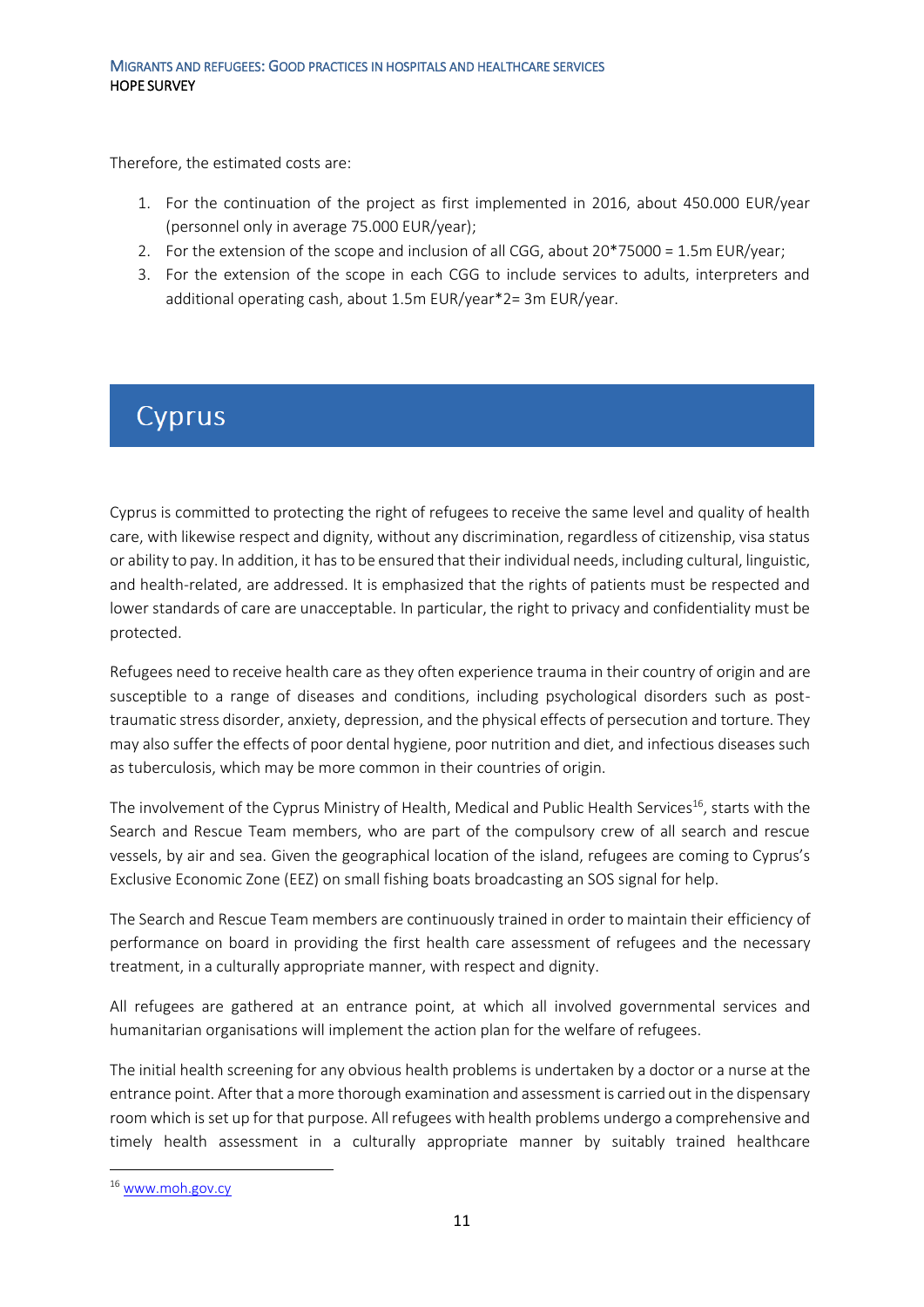professionals, who are part of a primary healthcare team. The healthcare team is composed of medical doctors, nurses, health visitors, paramedics or ambulance drivers. Apart from the healthcare team, one or two representatives from the Ministry of Health are on the scene, for detailed monitoring of all actions and reporting of any significant health findings. All such findings are referred to the doctor or person in charge and when indicated, in an emergency situation, the patient will be transferred immediately by Ambulance to the Accident and Emergency Department of the nearest hospital.

A few hours after their arrival in Cyprus, all refugees, except unaccompanied children, are transferred to the "Welcoming and Hospitality Centre for international protection applicants", to establish their temporary stay in the country, in the most appropriate and dignified way.

Unaccompanied children are never placed in detention, and are moved to a separate living area.

In the "Welcoming and Hospitality Centre", a healthcare team is rapidly developed and is composed of doctors, nurses and health visitors. This team is responsible within 24-48hrs for:

- Providing the necessary health care for sick people.
- Examining all refugees and taking blood samples for any contiguous diseases (HIV/AIDS, HEP B+C, Syphilis).
- Performing Mantoux (Tubercullin) to test all refugees for Tuberculosis.
- Performing all indicated Vaccinations (Polio, Tetraxim, HepB, etc.).

The one or two representatives of the Ministry of Health who accompany the refugees to the "Welcoming and Hospitality Centre" ensure that all the instructions and procedures for the health and wellbeing of refugees are implemented.

During the following days and as long as needed, the centre is covered on a 24-hour basis by a nurse, providing the necessary primary health care. When needed, the nurse contacts the "on call" doctor to provide more advanced health care.

Prolonged, indeterminate restriction of refugees contributes adversely to health. The longer a person is in constraint, the higher the risk of mental illness. All effort is made to enable refugees to return to their community as soon as possible.

Back in the community, the refugees have to be fully informed about the healthcare system of the country and how to access the full range of healthcare and medical options available.

Individuals who are released into the community must have timely access to their medical records from their stay in the "Welcoming and Hospitality Centre". Those who are deported should receive a copy of their medical record to take back with them.

The practice can be considered as a good example of responding to refugees' health needs. The teams engaged in the activities consist of officers from various Ministries and Organisations who have well defined roles. These persons are available 24/24 when the need arises. The response is quick and efficient. In addition, these teams carry out exercises at random times in order to maintain their responsiveness. However, these services are only possible as long as the numbers of migrants are relatively small.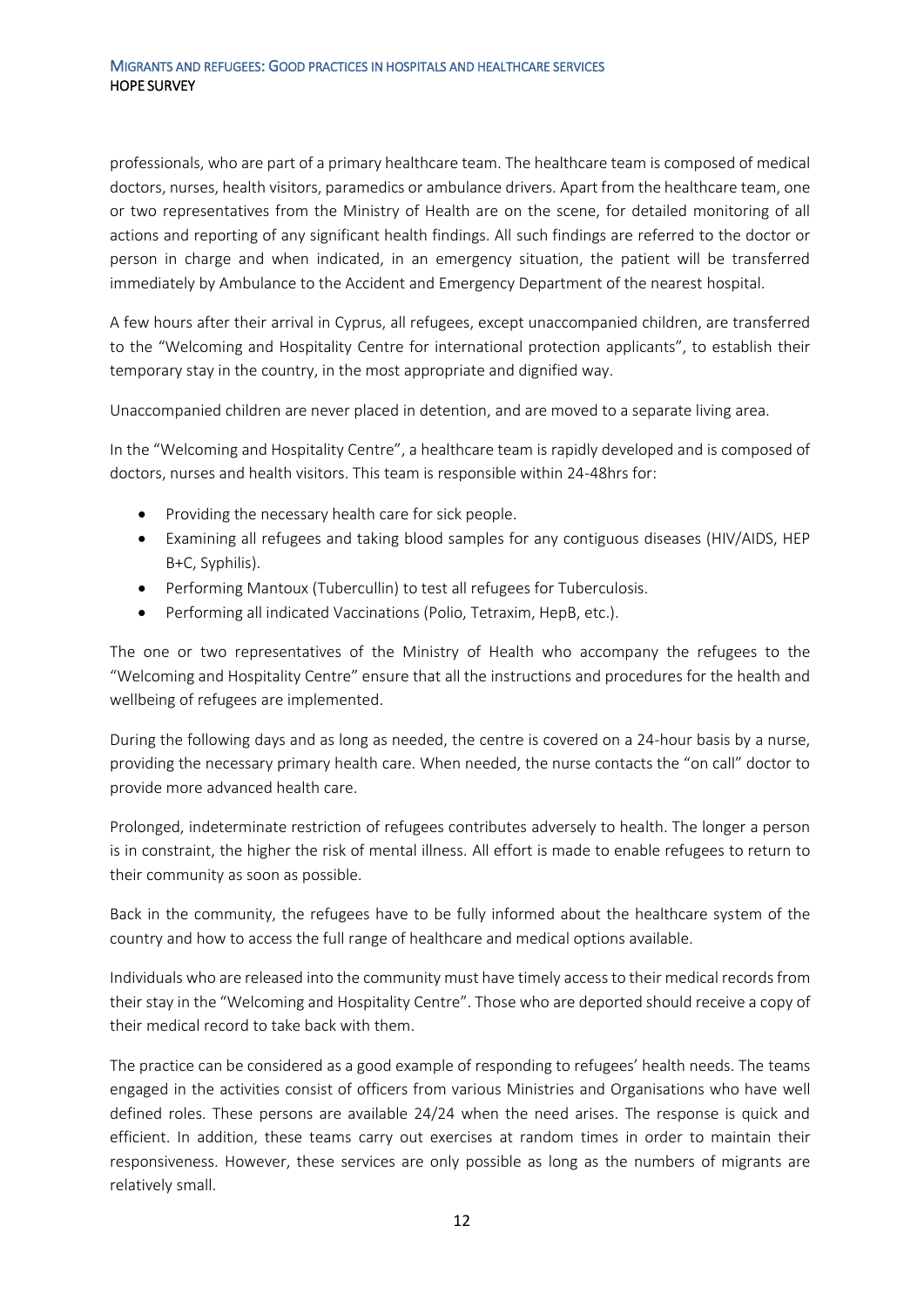### <span id="page-12-0"></span>Denmark

In Denmark, the Asylum Seeker Task Force provides hospitals with co-ordinated knowledge about legal issues regarding treatment and payment of asylum seekers in hospitals. This includes guidelines for hospital staff.

The programme started to respond to increasing questions about asylum seekers' rights to health care in hospitals.

The task force is placed under the administration of the Central Denmark Region<sup>17</sup> with the participation of two legal advisors and one head of office. It is a service provided at administration level, which has been created without increasing the budget.

### <span id="page-12-1"></span>**Estonia**

In the last years, Estonia has not been confronted with substantial migrant flows compared to other European countries. In 2015, only 226 people applied to Estonia, while in 2014 and 2013 the numbers were even lower, respectively 147 and 97. In 2015, 78 people were accepted as refugees. Most of the applications came from Ukraine and Russia, as well as from Georgia, Syria and Afghanistan. When refugees arrive in Estonia they are hosted in a special home and their state of health is examined by general practitioners or by specialist doctors if needed. All the refugees get the same healthcare services and health insurance under the same principles as other Estonian citizens. The Estonian healthcare system isindeed based on solidarity: some people are insured as they pay social taxes, other people are insured by the state or made equal to insured people by law (e.g. pregnant women, elderly, students, etc.).

The "Estonian Refugee Council"<sup>18</sup> is a non-profit organisation, giving assistance with cultural, social and labour market integration of refugees. The organisation is also involved in raising public awareness on refugee issues in Estonia and represents refugees' interests.

The Estonian Refugee Council launched a project to find volunteers to support refugees. Volunteers are asked to offer help and advice to refugees in areas such as: central and local government, local culture, employment, kindergartens, schools and education etc.. The volunteer support project started in September 2016 and the first round of training for volunteers took place in January 2016. The development of volunteer support project has received a budget of €22,434.

<sup>17</sup> [www.rm.dk](http://www.rm.dk/)

<sup>18</sup> <http://www.pagulasabi.ee/en>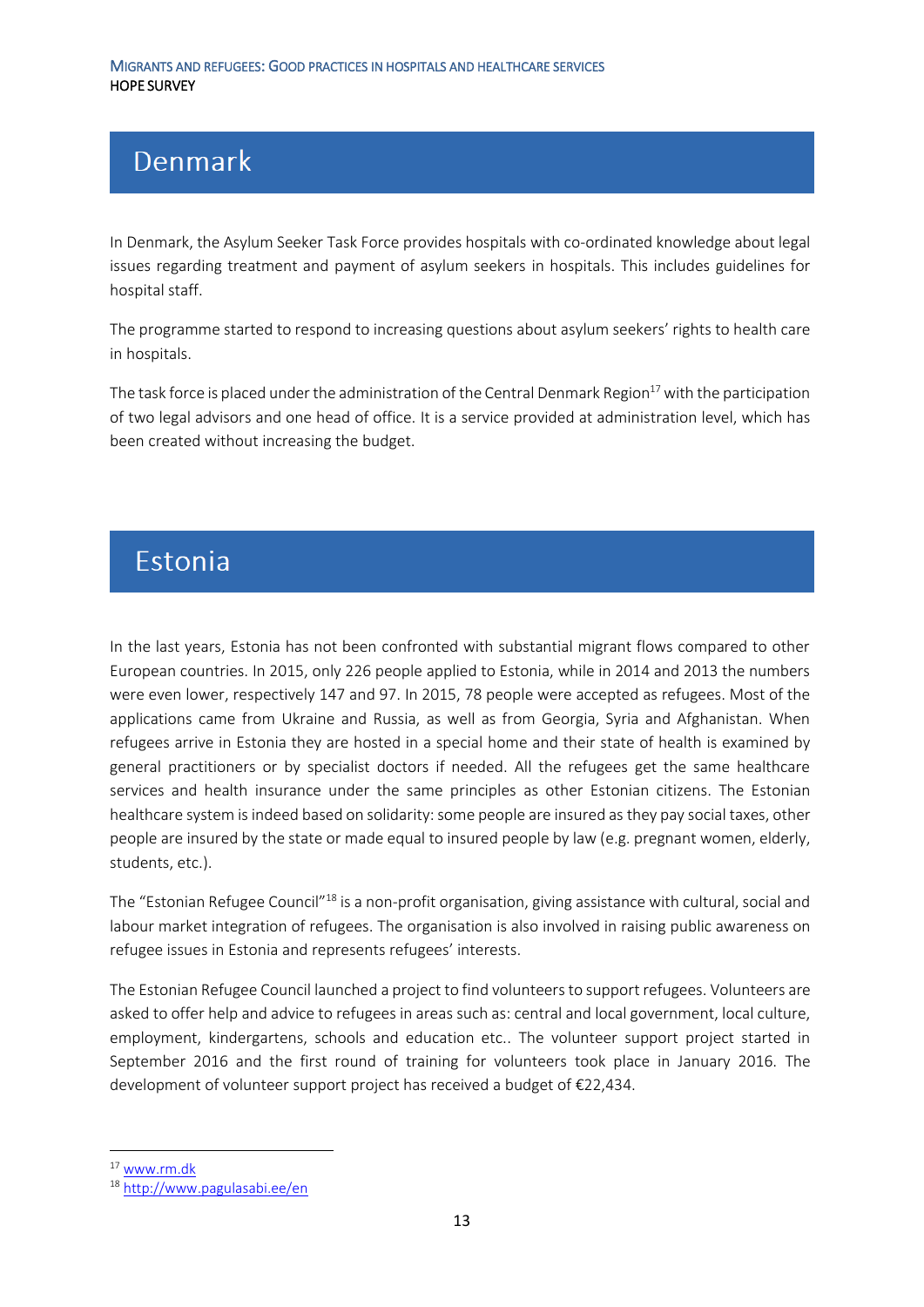# <span id="page-13-0"></span>**Finland**

Health checks of asylum seekers in reception centres.

In Finland, reception centres are responsible for asylum seekers' social and health services. Therefore, all asylum seekers undergo basic health examination and screening for infectious diseases at reception centres.

Asylum seekers have the right to receive social welfare services that a relevant professional deems to be necessary (advice, guidance, dealing with social problems).

Adult asylum seekers are entitled to urgent healthcare services and also health care services that a relevant professional deems to be necessary. Minor asylum seekers are entitled to the same healthcare services as local people. Specifically, children under 7 years receive health and development screening at child health clinics, and all children are vaccinated. Additionally, vulnerable people (elderly, pregnant women, patients with disability, long-term illnesses or traumatised people) receive all necessary health services.

The process that asylum seekers undergo in the country starts with the registration centre. Later, they are transferred to the reception centre, where they receive a health check within two weeks. Nonetheless, emergency healthcare services are available during daily office hours (e.g. in case of fever, infection, pain, etc.). Health checks are performed by nurses who can always consult a doctor via telemedicine. The health check for an adult includes an individual interview, thorax x-ray, laboratory examinations (within three months) and vaccinations.

Additionally, general health information is provided to migrants in their own languages as a group, a family or an individual. The information consists of: what the health service is, how the health system functions, the right to complain, written consent to document the information in patient records, transfer of the information and summary of the hospital stay.

All reception centres in Finland operate under the guidance of the Immigration services and organise the necessary reception services.

### <span id="page-13-1"></span>**France**

Calais, in France, has seen large numbers of migrants and refugees coming from Eritrea, Syria, Pakistan, and Afghanistan waiting for an opportunity to cross the English Channel. They lived in shacks or tents, in little security and bad sanitary conditions. In October 2015, more than 6,000 migrants lived in the camp, and according to the last census, in May 2016, this number dropped to 3,913 migrants.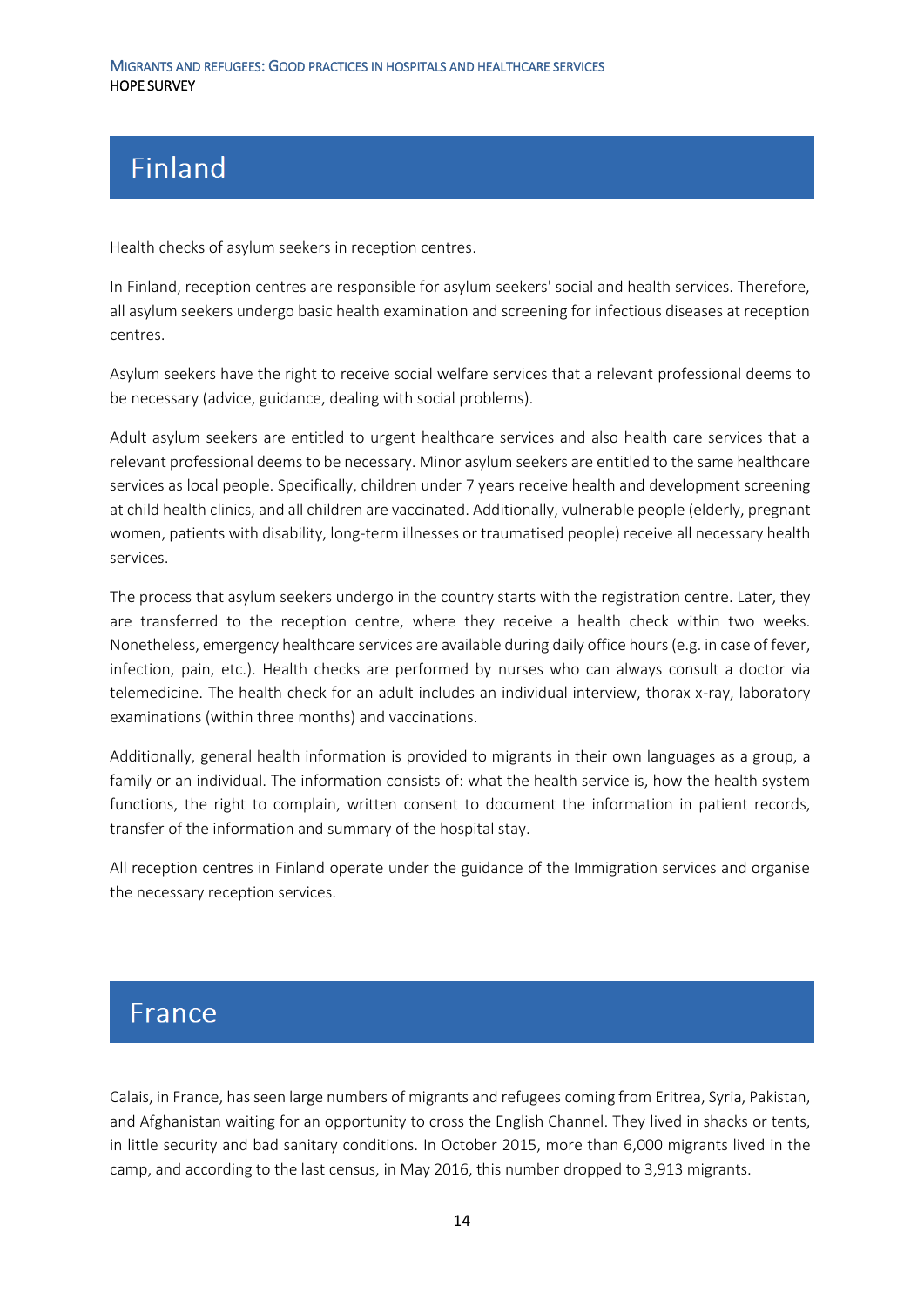Triggered by a national plan on healthcare access, the "PASS" system was created in 2006 at the Centre Hospitalier de Calais. PASS stands for "Permanence d'Accès aux Soins de Santé" or "Permanency of Access to HealthCare". The initiative involves medical centres allowing people living in precarious conditions to be taken care of, with guaranteed free medical assistance. In Calais, the PASS office was taking care of around 100 to 120 migrants per day. Those who could not be taken care of in the centre (between 15 and 20) were referred to the hospital PASS. Therefore, around 80% of the migrants and refugees were treated in the Jules Ferry centre PASS office, while 20% were transferred to the hospital for more specific treatments.

The PASS system developed according to the timeline below:

- In March 2015, the IDE nurses' consultations were created in the Jules Ferry centre.
- In October 2015, the hospital PASS office was extended to medical consultations, psychologists, physiotherapists, and medicine prescriptions.
- In March 2016, the Calais PASS office was moved to a clinic next to the Jules Ferry centre.
- Eventually, on 13 April 2016, a "medical and post-discharge care" service of 16 beds was created next to the Jules Ferry camp to take care of migrant patients not anymore in need of hospital care.

The initiative involved several organisations within the Centre Hospitalier de Calais, namely the medical supervisor of the PASS and his team, the Director of Care, the Regional Care Agency (ARS - Agence régionale de Santé) with its General Representative and Coastline Territorial Representative.

The activities required investment in terms of training and education. Specifically, cross-cultural communication, hygiene and foreign languages (especially English and Arab) were essential. Thanks to previous experiences with migrants at the Calais Hospital and the PASS system, the programme offered its staff a course in cross-cultural communication.

Moreover, since 2006, the Calais hospital already had an interpreter working full-time in the PASS office of the hospital. With the creation of the second PASS office in the Jules Ferry camp, a second interpreter was hired. Moreover, the office also has two doctors mastering English, Arab and Central Asian languages.

The practice can be considered as a good example of assistance provided to migrants because of:

- The strong rallying of all the required resources (finance, human) in order to open within 48 hours a branch of the PASS at the Jules Ferry refugee camp while respecting the same operating conditions as the PASS hospital.
- Translation of all forensic documents in order to collect patient's consent and identity. The translation process was internally driven, with the maximum involvement of the hospital staff. Sometimes, the migrants themselves translated very specific subjects. In rare cases, an official translator was requested.
- Extended coordination with other people working in the camp and involved with the migrants and refugees (mostly associations). Every month, a medical meeting was held in order to draw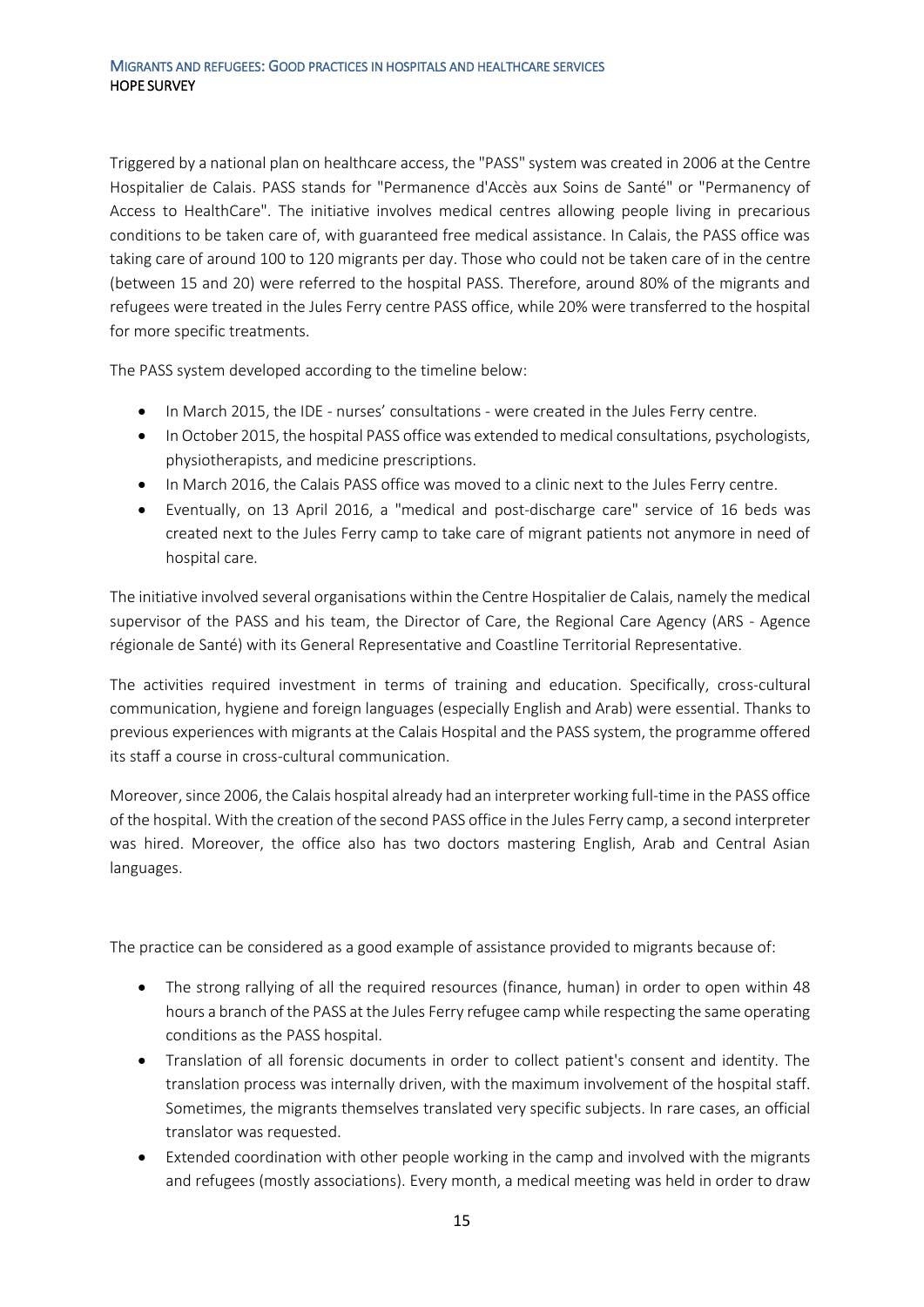conclusions, plan and coordinate actions. This unity is also geographical as the different buildings are all gathered in the same place.

• Adaptation of the medical regulation to the specific situation of the migrants and refugees (cultural differences, language barriers, continuous care and specific cases like abortion). There is a strong necessity to be non-judgemental and pragmatic.

The PASS system costs in total €800 000, as €300 000 has been added to the original € 500 000. The medical and post-discharge care service and its 16 beds cost €635 000.

### <span id="page-15-0"></span>**Germany**

**.** 

According to the German Asylum Seekers Assistance Law, undocumented migrants in Germany are – like asylum seekers – entitled to health care in cases of acute illness and pain, and maternity care. However, access to medical care for undocumented migrants is severely limited by the administrative procedures for obtaining subsidised care and the German Residence Act, which requires all public bodies, except educational institutions, to notify the immigration or competent police authorities if they obtain information about someone without a valid residence permit. This requirement does not apply to healthcare providers or their administrative staff, due to extended medical confidentiality.

Medibüro Kiel<sup>19</sup> works in a network of 32 Medibüros (Medical offices) and Medinetze (Medical networks) which provide access to health care to undocumented migrants across Germany. Several of the offices, which are largely independent of each other in their operations at local and regional level, cooperate with their local and regional authorities to both meet the immediate medical needs of undocumented migrants, and work towards a more sustainable solution that integrates the provision of health care for undocumented migrants into the public health service.

Recognising the need for undocumented migrants to access health services at the local level, several cities in Germany are taking measures to provide care, in cooperation with civil society, by setting up drop-in centres and providing specific services, such as vaccinations for children and care for pregnant women.

The initiative is also particularly useful in light of the fear often experienced by undocumented migrants of being denounced when seeking access to healthcare.

<sup>19</sup> More information available at <http://www.medibuero-kiel.de/english/>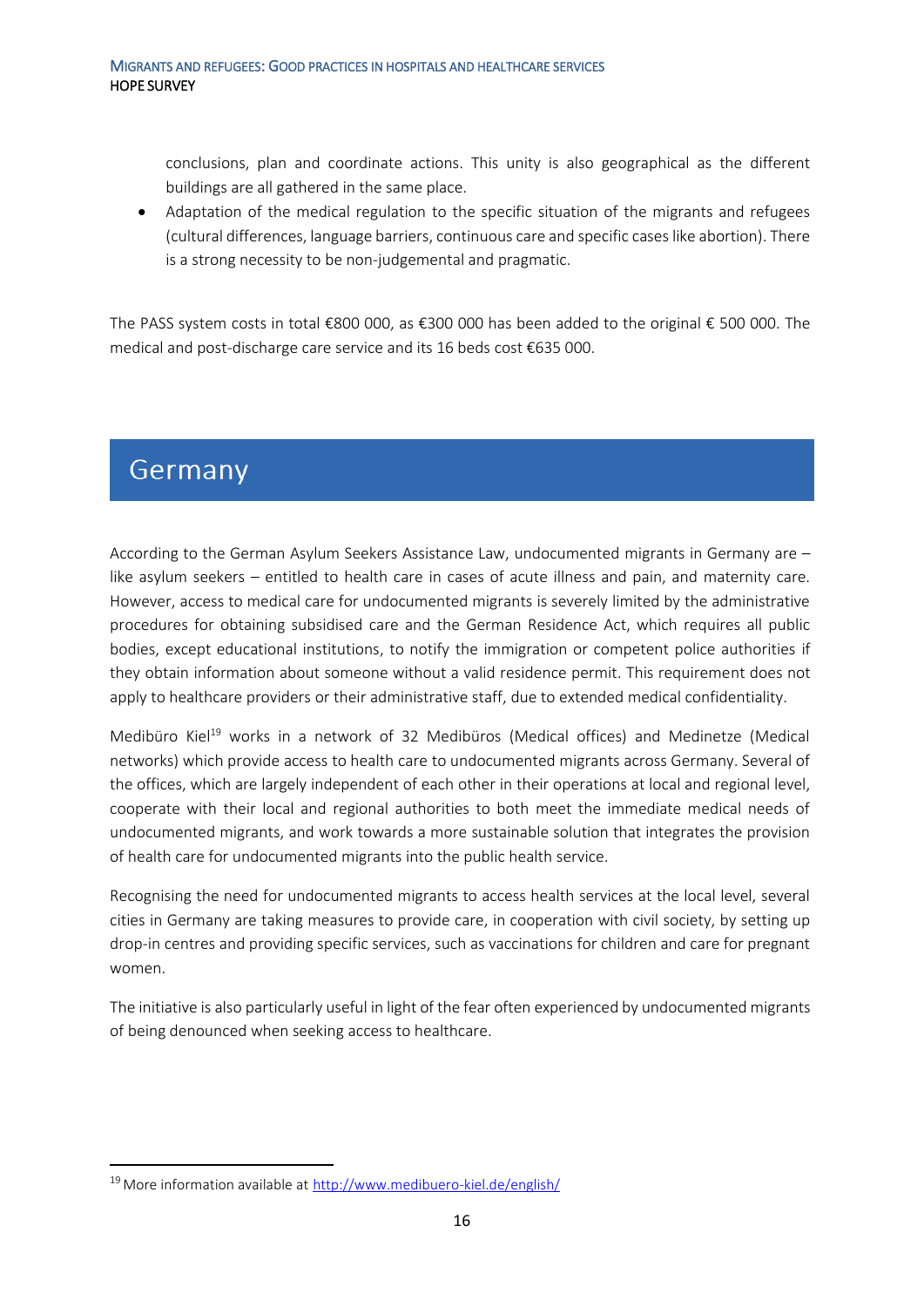### <span id="page-16-0"></span>**Malta**

1

The Migrant Health Liaison Office<sup>20</sup> was set up within the Department of Primary Health in August 2008 in response to the large influx of irregular migrants. This initiative aims to make quality healthcare provision to migrants more accessible. It provides the necessary information/education to migrants about health issues. It does this by overcoming language, cultural and health practice barriers.

On a day-to-day basis, the office, mainly engaged in the provision of primary health care, liaises with other government entities and other stakeholders working in the field of migration. Since its set-up, the activities of the office have been run regularly and are still ongoing.

The main activities of the Migrant Health office include provision of:

- health education sessions to migrants in open centres;
- a Health Orientation Programme for relocated migrants on arrival to Malta from another Member State;
- a training programme to cultural mediators in health care;
- support for trained cultural mediators working in Primary Health Care;
- outreach services on a one-to-one basis for migrants suffering from chronic conditions: diabetics, persons who do not know how to access a certain service, persons who need urgent appointments, etc.;
- translated health literature for migrants.

The complexity of cases at times requires detailed interdisciplinary work and communication between nursing, medical, social work, public health, psychiatry and other stakeholders. While a resolution to individual cases and service problems is possible, this process can be time consuming and equally complex. It can require education and training for health and social care professionals, teachers, immigration police, and university students on cultural issues in health care, female genital mutilation, human trafficking, etc.

The office was also involved in various training programmes as part of EU projects. Currently the unit is leading an EU-funded CARE Project as part of the Third Health Programme. The CARE Project will be providing training for health and non-health stakeholders who work with migrants.

Over the past years the office has worked amid large and medium influx of irregular migrants arriving in Malta. To date the demographic picture is still changing and therefore the office allows for flexibility and works by prioritization of arising issues.

An in-service study focused on the needs to address 'Language Barriers at Mater Dei Hospital' which served as the tool to create a working group to implement a cultural mediation service at the hospital.

<sup>&</sup>lt;sup>20</sup> More information available a[t https://health.gov.mt/en/phc/mhlo/Pages/activities.aspx](https://health.gov.mt/en/phc/mhlo/Pages/activities.aspx)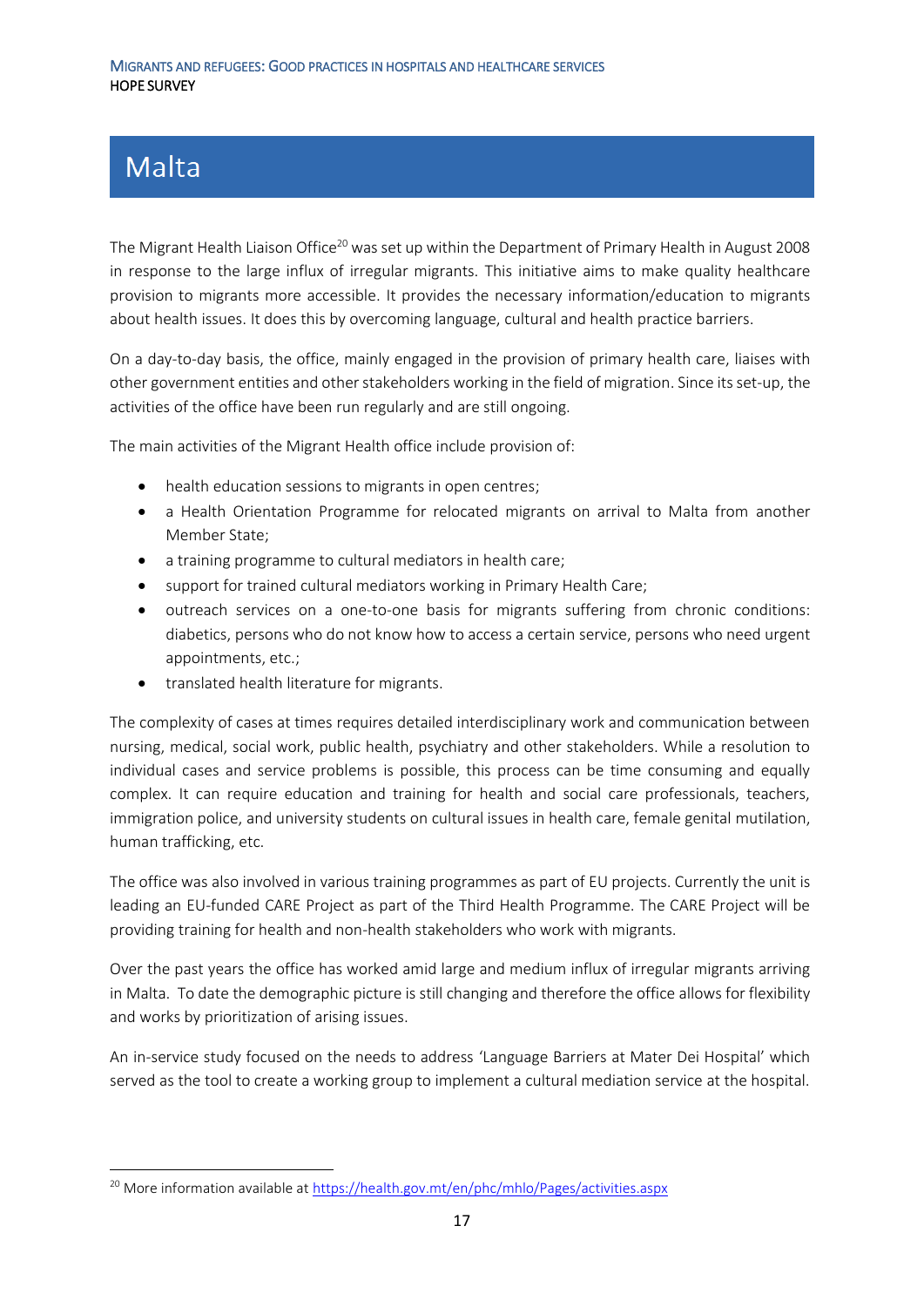Another in-service study, 'OYO: One Year On' has looked at the service of cultural mediators at a local health centre one year following the introduction of the service. This study revealed that cultural mediators facilitate clinical encounters and reduce frustrations of health professionals when confronted by migrants and their health issues.

The training programme: 'Cultural Mediators in Health Care' which was developed by the Migrant Health Liaison Office has been evaluated according to the evaluation sheets handed to the candidates and internship students who participated in the training sessions. To date 13 groups (100 migrants) have received the training.

In July 2016, the Migrant Health Liaison Office was invited by IOM Slovenia as a trainer for a one-week "Introductory Course for Cultural Mediators" in Ljubljana. Slovenia has experienced migratory pressures in the last six months and is currently trying to set up a cultural mediation service similar to the one in Malta. The training was organised by IOM Slovenia and funded by the Council of Europe Development Bank and the Migrant and Refugee Fund.

The total estimated annual cost of the service is rather low ( $\epsilon$ 40,675), as it entails the costs for the payment of a full-time liaison officer in the grade of a charge nurse ( $\leq$  £23,021), the payment for the services of two cultural mediators working in total 48.5 hours per week (€17,654).

### <span id="page-17-0"></span>Spain

In Spain different entities deal with migrant health care. From non-governmental organisations to Regional Health Services or Immigrant Temporary Holding Centres, good practices have been identified at different levels and could be extended to the rest of the country.

In Ceuta, good practices by associations have been identified with a focus on pregnant women and midwives. One example is an initiative to introduce pictograms for pregnant women as a communication tool to overcome the language barrier, an initiative by the 'Hospital de la Cruz Roja, Ceuta Asociación Andaluza de matronas'.

Pictograms were developed by midwives in order to allow pregnant women admitted to obstetric wards to communicate with healthcare professionals. The initiative was launched in 2006 after it was observed that many pregnant immigrants who had been admitted to Ceuta hospital didn't speak Spanish, thus causing communication problems with hospital staff (30% of childbirths in the Ceuta hospital are from women coming from Morocco). These women, who only speak local dialects, are often unable to communicate with healthcare professionals due to the lack of translators for their languages. Most of the time these patients have not had any contact with healthcare services before delivery as they cross the border just before. The lack of previous laboratory tests, ultrasound or any kind of pregnancy clinical record or follow-up data prevents the obstetricians and midwives from adopting adequate measures during deliveries. The aim of the initiative was to increase access to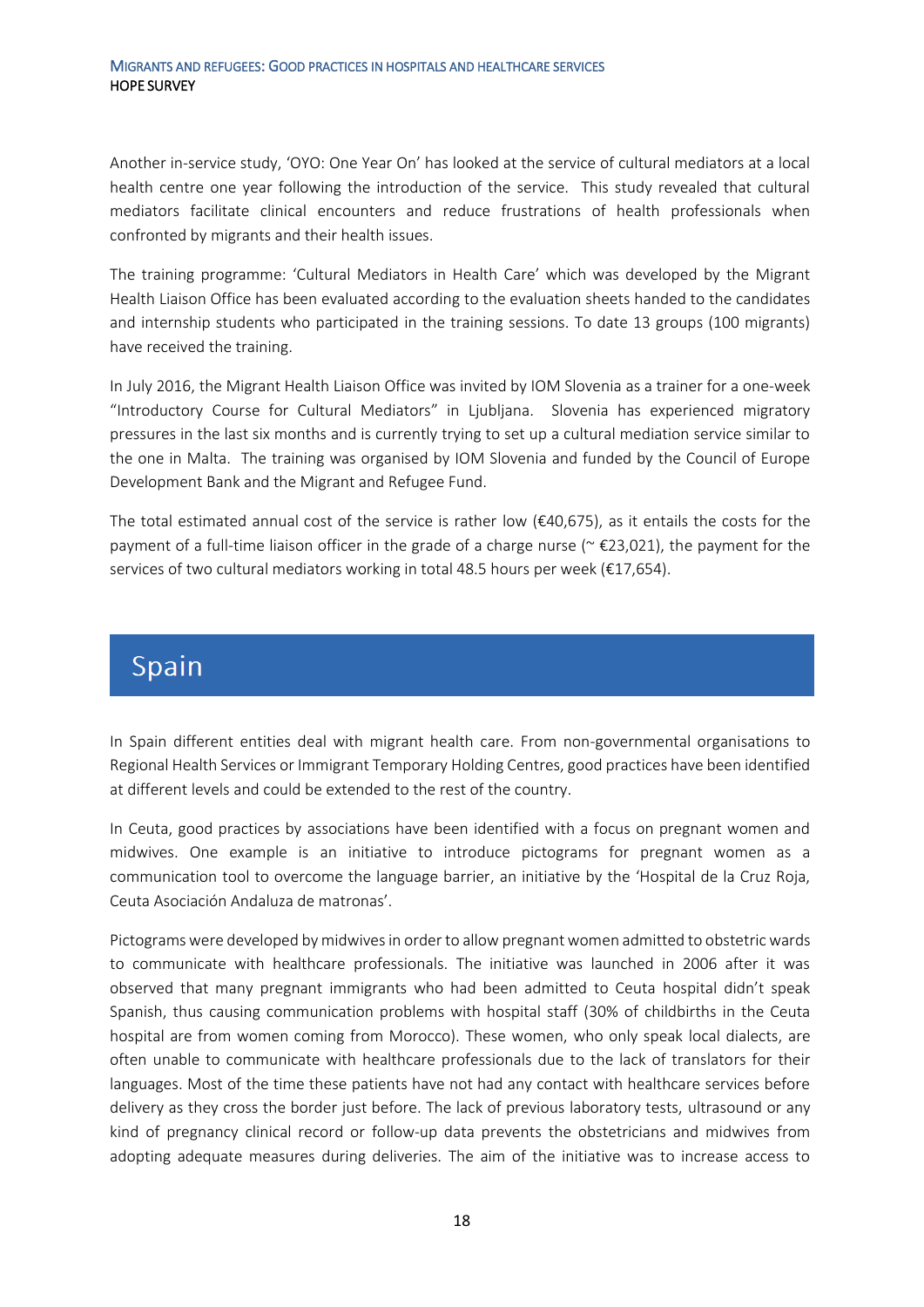adequate quality healthcare services and to promote equitable access to health promotion and care for migrants.

The initiative was launched by two midwives from the Ceuta hospital<sup>21</sup>, another from Algeciras hospital (Andalucía) and a graphic designer. It was implemented after several months of design and interpretation of the symbols and translations. It was implemented in the Hospital of Ceuta and then in Melilla, in the hospitals and primary health centres of Andalusia and in many hospitals in Spain, Africa, Latin America, China, Europe. Its use is intuitive so no training was needed. Its utility and efficiency were observed from the beginning of the implementation as it has allowed aspects of clinical records to be compiled which would otherwise have not been possible. This tool has been translated into several languages.

It is a very useful support tool for healthcare professionals to provide adequate care to refugees and immigrants (women and their families) despite the language issue. Furthermore, the picture system allows the illiteracy issue to be overcome and lets patients indicate how they feel at any time. This project received an award at regional level in the category "Innovation in relation to citizenship". The next stage of the project should be the production of an in-depth study to verify the effectiveness of the pictogram. Actual costs have not been determined but as the pictograms are already designed, the cost will depend on the material to be used and limited to a brief training course for midwives.

In Galicia, the Regional Health Service (Servizo Galego de Saude) is behind a screening protocol for Chagas disease in pregnant women.

As a consequence of population migration flows in Europe, there are people infected with the Chagas disease in areas that are not endemic, and that is the case of Spain. The most important route of vertical transmission of this disease in Spain is through pregnancy because there is not vector-borne (like bugs for example).

The vertical transmission rate stands at 4-7% on average reaching 12.5% depending on the country of origin. In Galicia, there are estimated to be around 800 people infected with this disease, according to data by the Ministry of Health. Thus, a protocol for the detection of antibodies anti-T. cruzi is highly recommended in pregnant women at risk (mostly migrant women from endemic zones like Latin America) and their relatives living in this region.

This initiative was led and developed by health professionals from the Health Service of Galicia (paediatricians, gynaecologists, pharmacists, midwives and technical personal of the General Directorate of Health Assistance and General Directorate of innovation and management of the service Galician Service of Health) and implemented from January 2013 in the Autonomous Community of Galicia<sup>22</sup>.

No special training is required and the protocol is reviewed annually by a working group consisting of gynaecologists, midwives, internal medicine specialists, microbiology specialists, haematology and nurses. This initiative complies with the criteria of adequacy, relevance, evaluation, and is based on the

<sup>21</sup> <http://www.areasanitariaceuta.es/atencion-especializada/hospital-universitario-de-ceuta/>

<sup>22</sup> <http://www.sergas.es/gal/Publicaciones/Docs/AtEspecializada/PDF-2215-ga.pdf>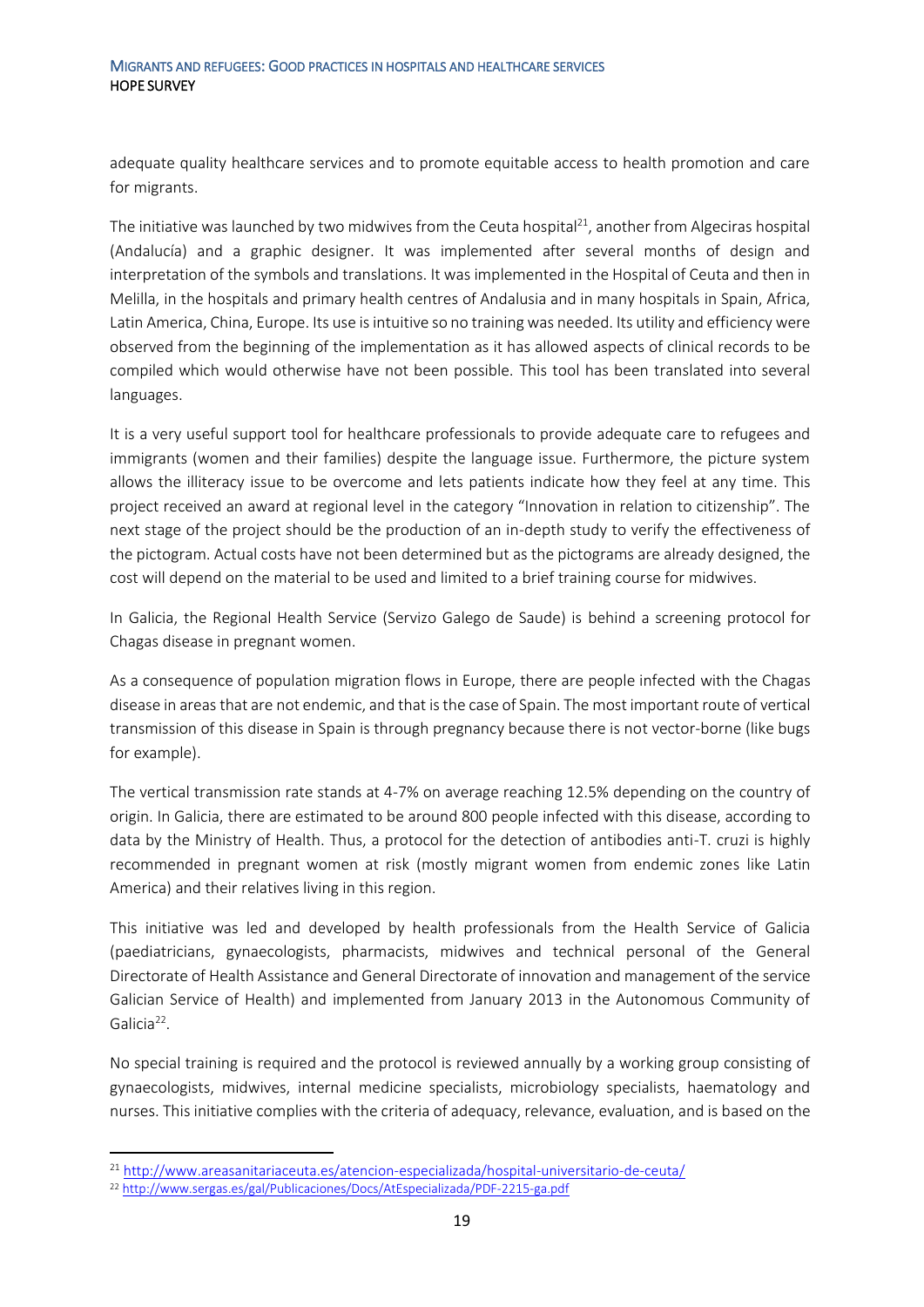latest scientific knowledge. This protocol was considered a good practice by the Ministry of Health and was published on its website in order to extend it to other regions.

In Melilla, the Immigrant Temporary Holding Centre (CETI in Spanish), which depends on the Ministry of Employment and Social Security, inaugurated in February 2016 a solidarity dental clinic ("A smile for the CETI"). This initiative ensures the provision of free preventive and therapeutic dental services to irregular immigrants received in this Centre<sup>23</sup>. While solidarity dental clinics are already working in other parts of Spain, it is the first one in the world to be set in an Immigrant Temporary Holding Centre, thanks to the altruist collaboration of various agencies which made donations (Colegio de Dentistas de Melilla, la Fundación de Odontología Social Luis Séiquer, la Fundación Obra Social La Caixa y el Consejo General de Odontólogos de España). No training is needed as the service providers are professionals whose commitment and ethics are valued by the General Council of dentists of Spain which awarded the project twice in 2013 and 2015

### <span id="page-19-0"></span>**Sweden**

In Sweden, the county councils/regions are responsible for health and medical care. Therefore, they are beneficiaries of special state grants to finance health and medical care and dental care for asylum seekers and newcomers.

The good practices identified so far in the provision of health care to migrants in different regions have been listed on the Swedish Association of Local Authorities and Regions (SALAR) website. The repository collects examples of activities aimed at improving integration and reception of asylum seekers and new comers. A specific section is devoted to good examples in health care. Most measures relate to primary care and health examinations, but there are also examples from hospital care and dental care. SALAR also facilitates experience sharing about efforts to improve mental health services for asylum seekers and newcomers.

These good examples of new methods for health examinations, originally reported on the SALAR website in Swedish, include:

Centralized asylum and refugee health care<sup>24</sup>

Some county councils/regions have centralized the health examinations and are not conducting them at all in health centres. Instead, a special organisation has been set up for medical screening of asylum seekers and newcomers – partly to increase coverage and improve the implementation of these examinations, partly because the staff has gained special expertise in this field.

**<sup>.</sup>** <sup>23</sup> [http://www.cooecs.es/la-unidad-de-atencion-dental-solidaria-del-centro-de-estancia-temporal-de-inmigrantes-de-melilla](http://www.cooecs.es/la-unidad-de-atencion-dental-solidaria-del-centro-de-estancia-temporal-de-inmigrantes-de-melilla-inicia-su-actividad/)[inicia-su-actividad/](http://www.cooecs.es/la-unidad-de-atencion-dental-solidaria-del-centro-de-estancia-temporal-de-inmigrantes-de-melilla-inicia-su-actividad/)

<sup>&</sup>lt;sup>24</sup> Example from Region Gavleborg.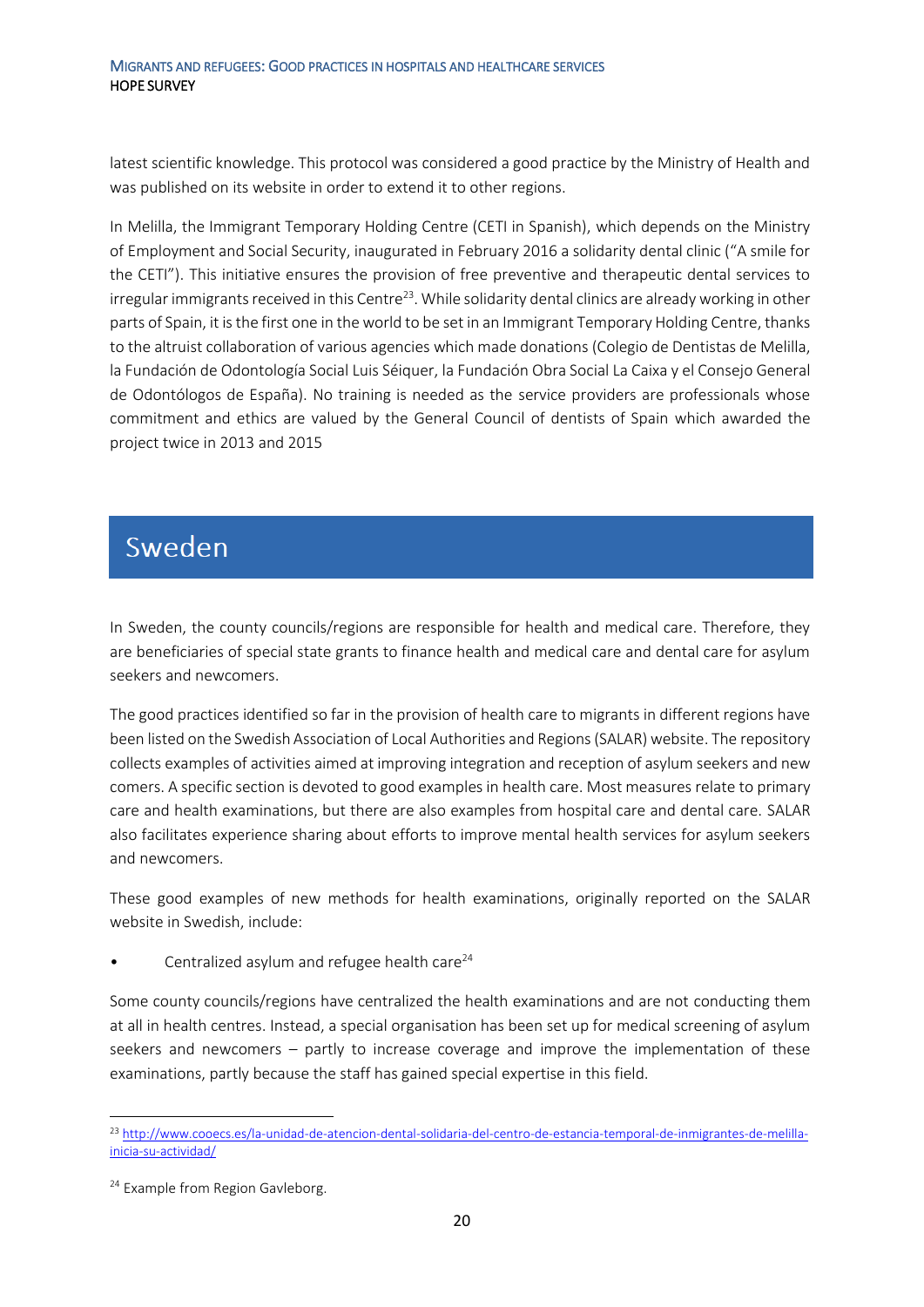#### Mobile teams<sup>25</sup>

Many county councils/regions have created mobile teams of health professionals who visit asylum accommodation centres, and thereby offer and carry out health checks where the asylum seekers and newcomers live. They also provide information on the Swedish healthcare system, as well as guide those persons who need further contacts with the healthcare system.

Health communicators to promote good health among newly arrived<sup>26</sup>

Several county councils, regions and municipalities have employed special health communication specialists. The purpose is to promote good health among the newly arrived and asylum seekers through information, knowledge sharing and dialogue in the mother tongue. The health communication specialists speak Swedish and languages that are common among the newly arrived. They have a healthrelated education and cultural competencies that facilitate the process of information dissemination and dialogue on health. The communicators' mission also usually includes knowledge sharing about the specificities of the Swedish healthcare system.

The purpose of health examinations is to detect illnesses and to offer and plan care and infectious disease control for the benefit of both the individual and the society. These examinations also give an opportunity to provide information about the Swedish healthcare system. The examinations are important both to determine the need for care in general, and from an infection control point of view. However, it is problematic to offer all asylum seekers a health examination. In 2014, almost half (44%) of all asylum seekers had a medical check-up. For this reason, it is important to find measures to increase the proportion being examined.

## <span id="page-20-0"></span>Switzerland

**.** 

Whereas asylum seekers are systematically screened for tuberculosis (TB) upon entry to Switzerland, hard-to-reach groups such as homeless and undocumented immigrants are not so, despite having high risk of infection. Geneva's health and social authorities have designed a collaborative project to screen for active TB in shelters for homeless and undocumented migrants with specific measures to improve transition to hospital.

The Federal Office of Public Health has developed a diagnostic tool to diagnose  $TB^{27}$ . Moreover, healthcare practitioners are supported by an interactive tool which aims to facilitate TB diagnosis. The tool provides a clearer understanding of the TB and aims to help patients and healthcare practitioners communicate better.

<sup>&</sup>lt;sup>25</sup> Examples from Västmanland, Västernorrland and Sörmland.

<sup>&</sup>lt;sup>26</sup> Example from Skåne, Stockholm and Östergötland

<sup>&</sup>lt;sup>27</sup> More information available at:<http://www.tb-screen.ch/app/report/formularen.php> and <http://www.tbinfo.ch/fr/prestations/tb-screen.html>